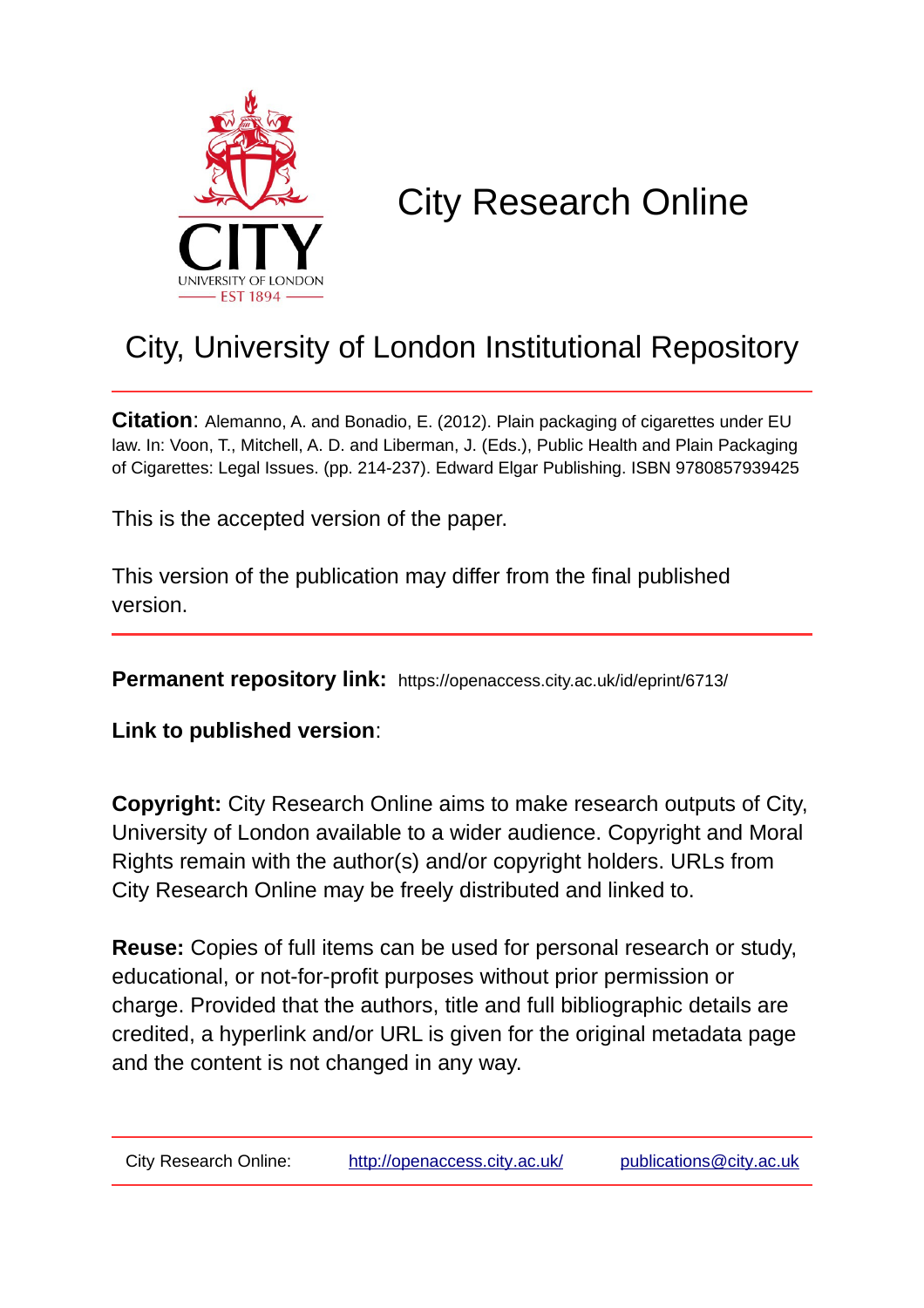Draft chapter for publication in Andrew Mitchell, Tania Voon and Jonathan Liberman (eds), Public Health and Plain Packaging of Cigarettes: Legal Issues (Edward Elgar, UK, forthcoming 2012).

#### PLAIN PACKAGING OF CIGARETTES UNDER EU LAW

# Alberto Alemanno<sup>\*</sup> and Enrico Bonadio<sup>+</sup>

*[Following Australia's move towards mandatory plain packaging of cigarettes, the European Union is also considering a similar tobacco control policy pending the ongoing revision of its Tobacco Products Directive. This chapter provides a detailed examination of the legality of plain packaging of cigarettes under EU law by exploring how such a policy might fare in the EU political and legal context. Although the analysis predominantly focuses on the adoption of an EU-wide plain packaging scheme, it also discusses the legal implications stemming from the more likely adoption of similar schemes at the national level. In the absence of a draft proposal by the EU Commission, which is expected no earlier than June 2012, the analysis takes as a point of reference the proposed scheme of plain packaging recently adopted in Australia. In particular, the analysis focuses on the legal basis on which the EU could enact plain packaging as well as on its compatibility with the proportionality principle, the EU trademark regime and fundamental rights.]*

| Ш                                                                                            |  |
|----------------------------------------------------------------------------------------------|--|
| A Public Consultation Document on the Possible Revision of the Tobacco Products Directive  3 |  |
| B                                                                                            |  |
|                                                                                              |  |
|                                                                                              |  |
|                                                                                              |  |
|                                                                                              |  |
|                                                                                              |  |
| 4                                                                                            |  |
| IV                                                                                           |  |
| A                                                                                            |  |
| B                                                                                            |  |
|                                                                                              |  |
|                                                                                              |  |
| 3                                                                                            |  |
| V                                                                                            |  |
|                                                                                              |  |
|                                                                                              |  |
| VI                                                                                           |  |
| VII                                                                                          |  |
| The Drivers Behind the Adoption of Plain Packaging at the National Level  14                 |  |
|                                                                                              |  |
|                                                                                              |  |
|                                                                                              |  |

 $\ddot{\phantom{a}}$ 

PhD (Bocconi); LLM (Harvard); LLM (Bruges); JD (Turin). Jean Monnet Professor of EU Law & Risk Regulation, HEC Paris; Former Legal Secretary at Court of Justice of the European Union ; Attorney at law (New York). Email: [alemanno@hec.fr.](mailto:alemanno@hec.fr)

<sup>&</sup>lt;sup>+</sup> PhD (Florence); JD (Pisa). Lecturer in Intellectual Property Law, City University of London; Solicitor of England and Wales; Avvocato (Milan). Email: enrico.bonadio.1@city.ac.uk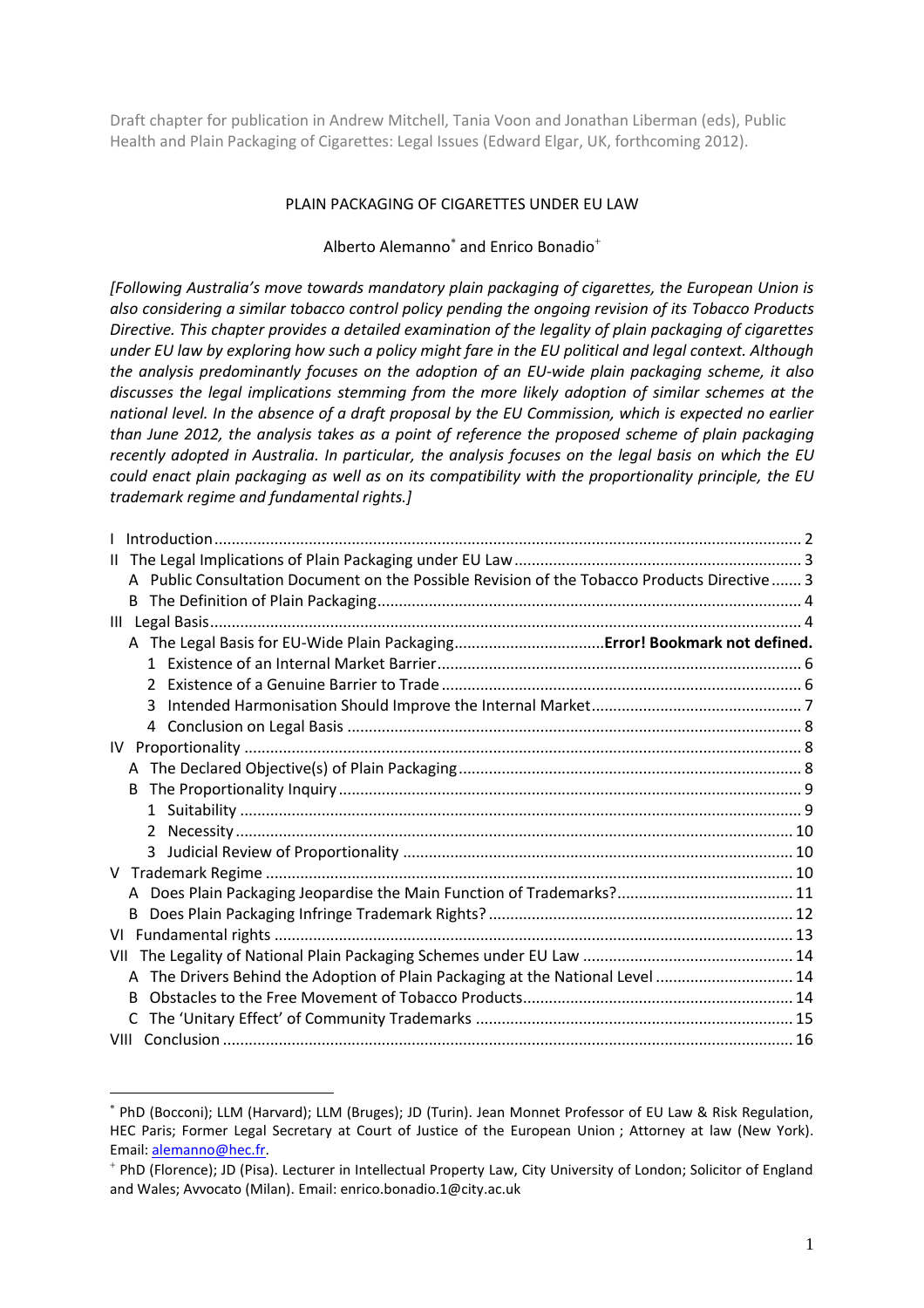# I Introduction

1

Despite its increased public rejection, smoking is the single largest cause of preventable death and disease in the European Union ('EU'), accounting for 650,000 deaths. In addition, over 13 million people in the 27 countries of the EU suffer from smoking-related diseases. For more than a decade, however, the prevalence of smoking has been on the decline,<sup>1</sup> reflecting a broader trend among industrialised countries that may be observed since the 1980s.

The EU has been actively contributing to a reduction of tobacco consumption during the last three decades, by acting at national, regional and international levels. However, unlike other jurisdictions engaged in tobacco control policies, the EU is not a nation-state and as such it has limited competence in public health matters.<sup>2</sup> In particular, EU tobacco policy has historically been based on the competence to establish and regulate the European internal market. Although pursuing a public health goal by promoting  $-$  rather than restricting  $-$  the free movement of cigarettes in Europe might appear paradoxical, this is the legal logic dominating the EU regulatory approach to tobacco.

In spite of these limitations, the EU has been one of the most active players in tobacco control policies across the world and, as such, played a significant role in the process that led to the conclusion of the World Health Organization ('WHO') *Framework Convention on Tobacco Control*<sup>3</sup> ('WHO FCTC'). It is therefore no surprise that the EU, striving to go beyond the minimum requirements of the WHO FCTC,<sup>4</sup> is currently engaged in strengthening and modernising its tobacco control policy, which is based on a mix of policy measures to curb smoking and protect citizens' health. These measures include pricing and tax policies, smoking bans in workplaces and public places, bans on advertising of tobacco products, targeted consumer information, warning labels and treatment for smokers who want to quit. In particular, EU efforts focused on the revision of the 2001 Tobacco Products Directive,<sup>5</sup> which introduced pioneering tobacco control measures such as a ban on misleading descriptors (eg 'mild', 'light' or 'low tar'). This Directive also reinforced several preexisting pack space appropriation measures by increasing the size of text health warnings and established maximum tar, nicotine and carbon monoxide levels (commonly referred to as 'TNCO ceilings') for cigarettes. Besides broadening the scope of the Directive, for example by including electronic cigarettes, herbal cigarettes, water pipes and other paraphernalia, the revision contemplates the introduction of new policy tools such as plain packaging of cigarettes and bans on cigarette vending machines and tobacco displays at points-of-sale.

This chapter examines the legality of mandatory plain packaging of cigarettes under EU law. Although the analysis predominantly focuses on the adoption of an EU-wide plain packaging scheme, within the framework of the revision of the Tobacco Products Directive, it also discusses the legal implications of similar mechanisms at the national level. This seems all the more justified given the

 $1$ The smoking prevalence remains high compared to other industrialised countries with an average of around 29%. Southern European countries have the greatest proportions of smokers — particularly Greece, where the proportion of smokers exceeds 40% — while the Northern countries of Sweden and Finland have the lowest proportions at 16% and 21% respectively. See: Eurobarometer Survey, 'Tobacco Summary', Special Eurobarometer 332/Wave 72.3 (May 2010).

<sup>&</sup>lt;sup>2</sup> Article 168(5) of the TFEU expressly excludes harmonising measures in this area: see Article 168(5).

 $3$  2302 UNTS 166 (adopted 21 May 2003, entered into force 27 February 2005). The WHO FCTC is the first international treaty negotiated under the auspices of WHO and currently has 174 members.

 $4$  Article 2(1) of the WHO FCTC (Relationship between this Convention and other agreements and legal instruments).

<sup>5</sup> *Directive 2001/37 of the European Parliament and of the Council of 5 June 2001 on the Approximation of the Laws, Regulations and Administrative Provisions of the Member States Concerning the Manufacture, Presentation and Sale of Tobacco Products* [2001] OJ L 194/26.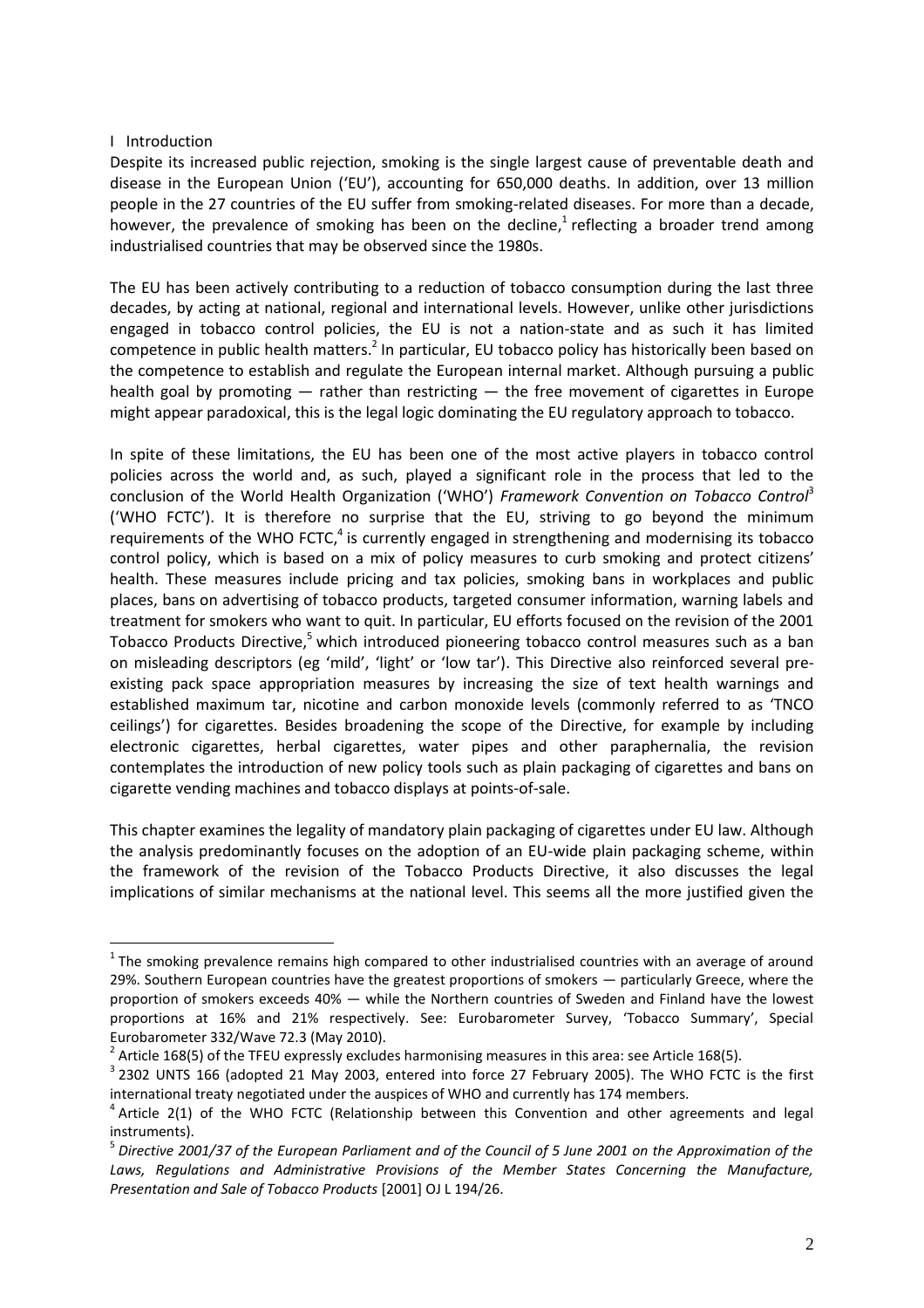ongoing debates in several EU Member States, such as Belgium,  $6$  France<sup>7</sup> and the United Kingdom,  $8$ over whether to introduce plain packaging in their own legal orders. In other words, should an EUwide plain packaging scheme eventually not emerge within the framework of the revision of the Tobacco Products Directive, it is likely that plain packaging will be adopted by some EU Member States under the influence of the precedent to be set by Australia.<sup>9</sup> In the absence of a draft proposal by the European Commission ('Commission'), which is not expected earlier than June 2012, the analysis will take as a point of reference the sort of scheme for plain packaging of cigarettes currently under consideration by the Australian Parliament.<sup>10</sup>

Section II, after introducing the reader to the main features of the EU Tobacco Products Directive, identifies the main legal implications of the introduction of cigarette plain packaging at the EU level. Section III focuses on the controversial issue of the EU legal basis for adopting a harmonised measure inspired by a public health objective. Section IV examines plain packaging in the light of the proportionality principle. Section V explores the inherent tension between plain packaging and trademark rights within the EU internal market. Section VI reviews plain packaging on the basis of the fundamental rights afforded by the EU legal order, notably the right of property. And finally, section VII explores possible scenarios that could arise should plain packaging be adopted at the national level instead of at the EU level, before formulating some final conclusions.

# II The Legal Implications of Plain Packaging under EU Law

The Tobacco Products Directive dates from 2001. By recasting two previous directives dealing with labeling and maximum tar yields, this legislation became, together with the Tobacco Advertising Directive, the primary tool developed by the EU to regulate tobacco products and their entrance into the market. However, 'new international, scientific and market developments require reflecting whether the Directive still fully guarantees' its original objectives: facilitating the functioning of the internal market in tobacco products while ensuring a high level of health protection. This is the declared rationale behind the proposed revision of the Tobacco Products Directive from a Public Consultation Document published by the Commission in 2010.<sup>11</sup>

*A* Public Consultation Document on the Possible Revision of the Tobacco Products Directive The Public Consultation Document contemplates for the first time the introduction of plain packaging as one of the policy options that the EU legislature might consider while updating the Tobacco Products Directive.

Plain packaging would complement the labeling requirements already contained in Article 5 of the Directive. That provision currently mandates that packages of manufactured cigarettes display the results of the commonly measured TNCO yields from tobacco smoke and that all packages carry textual warnings. It also allows Member States to go beyond these requirements and introduces, on a voluntary basis, pictorial warnings to be chosen from an EU-wide library of colour photographs.

In particular, plain packaging is contemplated as one of the policy options available to the EU legislature when addressing the 'consumer information' policy problem as identified by the

 $\overline{a}$ 

 $6$  On 19 January 2010, Belgium's Health Minister, in response to a question in the Belgium Parliament, expressed support for plain packaging, including at European Union level.

<sup>&</sup>lt;sup>7</sup> See 'Proposition de Loi Visant à l'Instauration d'un Paquet de Cigarettes Neutre et Standardisé'.

<sup>8</sup> See United Kingdom, *Healthy Lives, Healthy People: A Tobacco Control Plan for England*, CM 7985 (30 November 2010) [3.25].

<sup>&</sup>lt;sup>9</sup> See Tobacco Plain Packaging Bill 2011 (Cth).

<sup>&</sup>lt;sup>10</sup> See Tobacco Plain Packaging Bill 2011(Cth), in particular cl 14(2).

<sup>11</sup> European Commission, Health and Consumer Protection Directorate-General, *Public Consultation Document on the Possible Revision of the Tobacco Products Directive 2001/37/EC* (2010).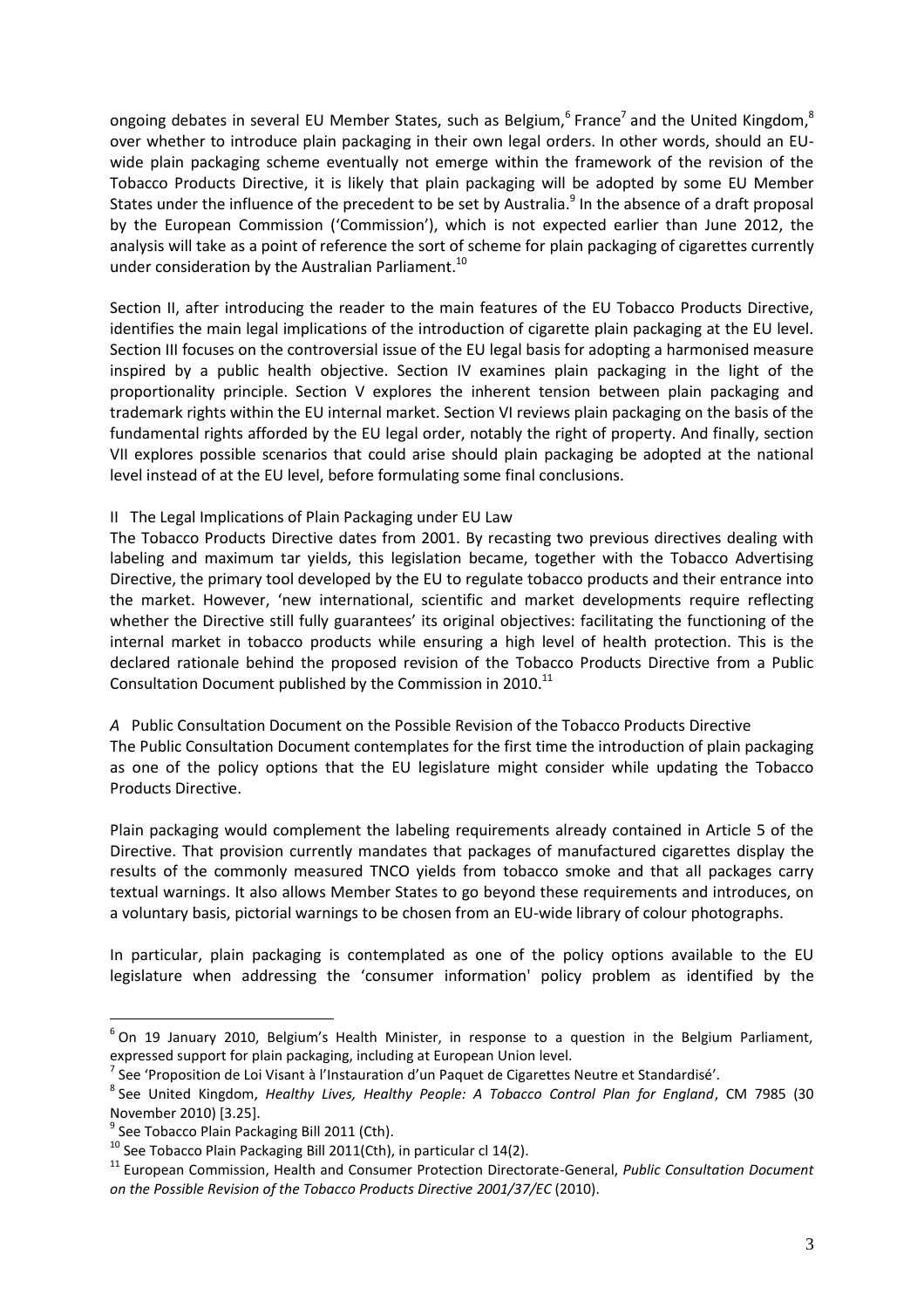Commission in its consultation document. Behind this problem lie three different issues that, according to the Commission, might effectively be addressed by plain packaging. First, this policy tool might help overcome the existing disparities in labeling due to the voluntary pictorial warnings regime, which led some Member States, but not all, to make pictorial warnings mandatory in their own jurisdictions. Second, plain packaging would enable the EU legislature to regulate packaging as an advertising tool, a crucial utilisation since 'tobacco packaging and product features are increasingly used to attract consumers and to promote products and brand image.<sup>12</sup> Third, plain packaging could improve consumer information by preventing the existing TNCO quantitative labeling from being misread by consumers who might 'think that lower levels indicate that a product is less risky to their health' and thus 'decide to smoke or increase their consumption…in preference to quitting.'<sup>13</sup> Although it is too early, lacking a Commission proposal, to ascribe the abovementioned objectives to an EU-wide plain packaging scheme, one can clearly identify two well-defined policy roles that this tool might play within the EU. First, by overcoming existing regulatory divergence among tobacco products, it may act as an internal market-enhancer. Second, by detracting attention from the packages and preventing them from being used to suggest that some products are less harmful than others, it may also serve as an anti-misleading marketing tool.

# B The Definition of Plain Packaging

The definition of plain packaging discussed by the EU Commission in its consultation document<sup>14</sup> is in line with that provided by the Guidelines for implementation of Article 11 (Packaging and labeling of Tobacco Products) and Article 13 (Tobacco advertising, promotion and sponsorship) of the WHO FCTC,<sup>15</sup> which has inspired the Australian Tobacco Plain Packaging Bill 2011 (Cth).<sup>16</sup>

It is against this backdrop that this chapter provides a detailed analysis of plain packaging of cigarettes in the light of EU treaty provisions and existing EU legislation as well as the relevant case law.

- III Legal Basis for EU-Wide Plain Packaging
- A Background

According to the principle of conferral, the EU is not endowed with a general law-making power. As a result, it is necessary to search through the Treaty on the Functioning of the European Union ('TFEU') to identify a provision enabling the EU to adopt legislation in any given policy area<sup>17</sup>. To date, actual and potential legal bases for tobacco control policies include Article 38 (agriculture), Article 113 (taxation), Article 114 (internal market), Article 207 (commercial policy), Article 153 (worker's protection), Article 168 (public health) and Article 169 (consumer protection).

Currently, virtually all existing legislation on labeling, advertising and product regulation has been enacted based on the internal market basis provided for in Article 114. This is the most important TFEU provision relating to harmonisation: it empowers the EU to replace, by qualified majority vote, divergent national legislation with a common rule applicable across the whole territory. Although the protection of public health is one of the basic requirements that the EU must take into account in the enactment of any of its policies or activities,<sup>18</sup> Member States remain generally competent to adopt

<sup>18</sup> TFEU Article 9.

 $\ddot{\phantom{a}}$  $12$  Ibid 6.

 $13$  Ibid 7.

 $14$  Ibid.

<sup>&</sup>lt;sup>15</sup> Guidelines for implementation of Article 11 WHO FCTC, para 46 and Guidelines for implementation of Article 13 WHO FCTC, para 16.

<sup>16</sup> Parliament of the Commonwealth of Australia, House of Representatives, *Tobacco Plain Packaging Bill 2011: Explanatory Memorandum* (6 July 2011) 2.

<sup>&</sup>lt;sup>17</sup> Consolidated versions of the Treaty on European Union and the Treaty on the Functioning of the European Union OJ C 115, 9.5.2008, p. 1.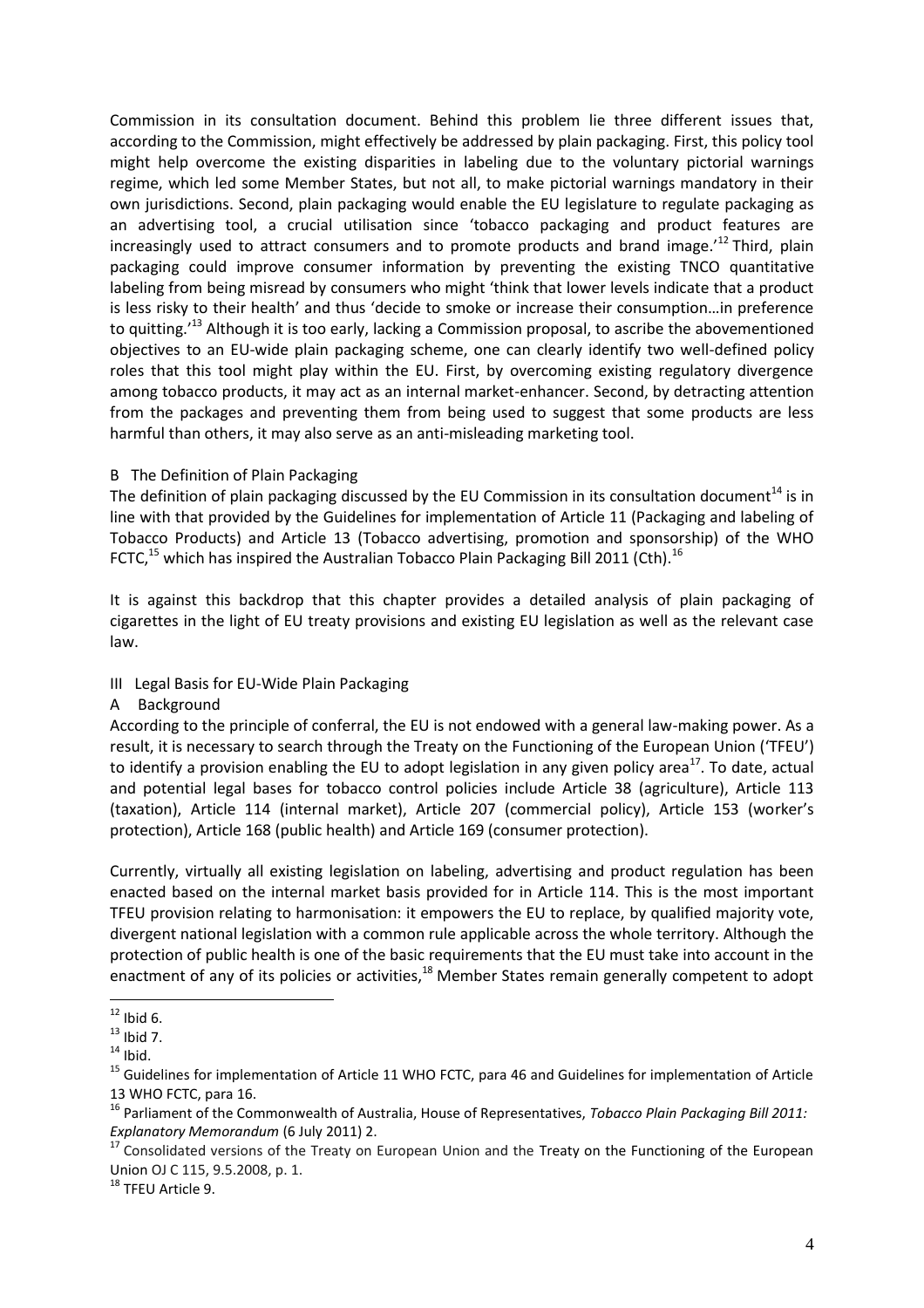their own public health measures. This is because Article 168 of the TFEU  $-$  similarly to its predecessor, Article 152 of the Treaty of the European Community (TEC)<sup>19</sup> — explicitly excludes the possibility of the EU harmonising the laws and regulations of Member States under that provision. Yet following the entry into force of the Lisbon Treaty ('Lisbon Treaty')<sup>20</sup>, Article 168 adds two kinds of measures to the list of actions that could already be adopted in the past by the EU:

- in paragraph  $4(c)$ : 'measures setting high standards of quality and safety for medicinal products and devices for medical use';
- in paragraph 5: 'incentive measures designed to protect and improve human health ...and measures which have as their direct objective the protection of public health regarding tobacco and the abuse of alcohol, excluding any harmonization of the laws and regulations of the Member States'.<sup>21</sup>

Although this is the first express reference to tobacco control measures to appear in the TFEU, it falls short of providing a new legal basis for the adoption of EU-wide measures such as plain packaging. Indeed, despite the implicit recognition that tobacco is detrimental to human health, the same provision expressly excludes the adoption of harmonized rules aimed at combating tobacco consumption. As a result, in the absence of any extension of the EU's powers following the entry into force of the Lisbon Treaty, the scope of competence of the EU in the field of public health remains, on the whole, largely unchanged.<sup>22</sup>

This brief excursus into the complex world of EU competencies in regulating tobacco reveals that a legal basis for the introduction of plain packaging seems more likely to be found in TFEU Article 114 (internal market) than in TFEU Article 168 (public health).

Unlike many other legal bases provided for in the TFEU, Article 114 is not sector-specific and is rather driven by the functional concern to establish an internal market.<sup>23</sup> It is now settled that to rely on Article 114 as the basis for the adoption of a harmonised measure:

- 1. There must exist an 'internal market barrier' resulting from disparities in the measures of Member States;
- 2. This market barrier must not consist of an 'abstract risk of obstacles', but must 'obstruct the fundamental freedoms' or cause 'distortions of competition' within the internal market;
- 3. The intended harmonisation should 'genuinely have as its object the improvement of the conditions for the establishment and functioning of the internal market'.<sup>24</sup>

<sup>&</sup>lt;sup>19</sup> Consolidated versions of the Treaty on European Union and of the Treaty establishing the European Community OJ C 321E, 29.12.2006, p. 1.

<sup>&</sup>lt;sup>20</sup> Treaty of Lisbon Amending the Treaty on European Union and the Treaty Establishing the European Community, Dec. 13, 2007, 2007 O.J. (C 306) 1 [hereinafter Lisbon Treaty]. As a result of the Lisbon Treaty, which entered into force on December 1, 2009, the distinction between the EC and EU has disappeared. The EC no longer exists under this name but is integrated within the European Union, which is now given explicit legal personality. TREATY ON EUROPEAN UNION, Feb. 7, 1992, 1992 O.J. (C 191).

 $21$  Emphasis added.

<sup>22</sup> See, eg, Paul Craig, *The Lisbon Treaty: Law, Politics and Treaty Reform* (Oxford University Press, 2010) 325; Jean-Claude Piris, *The Lisbon Treaty: A Legal and Political Analysis* (Cambridge University Press, 2010) 320-321.  $23$  TFEU Article 26(2).

<sup>&</sup>lt;sup>24</sup> See lastly *The Queen, on the application of Vodafone Ltd and Others v Secretary of State for Business, Enterprise and Regulatory Reform* (Court of Justice of the European Union, C-58/08, 8 June 2010) [32].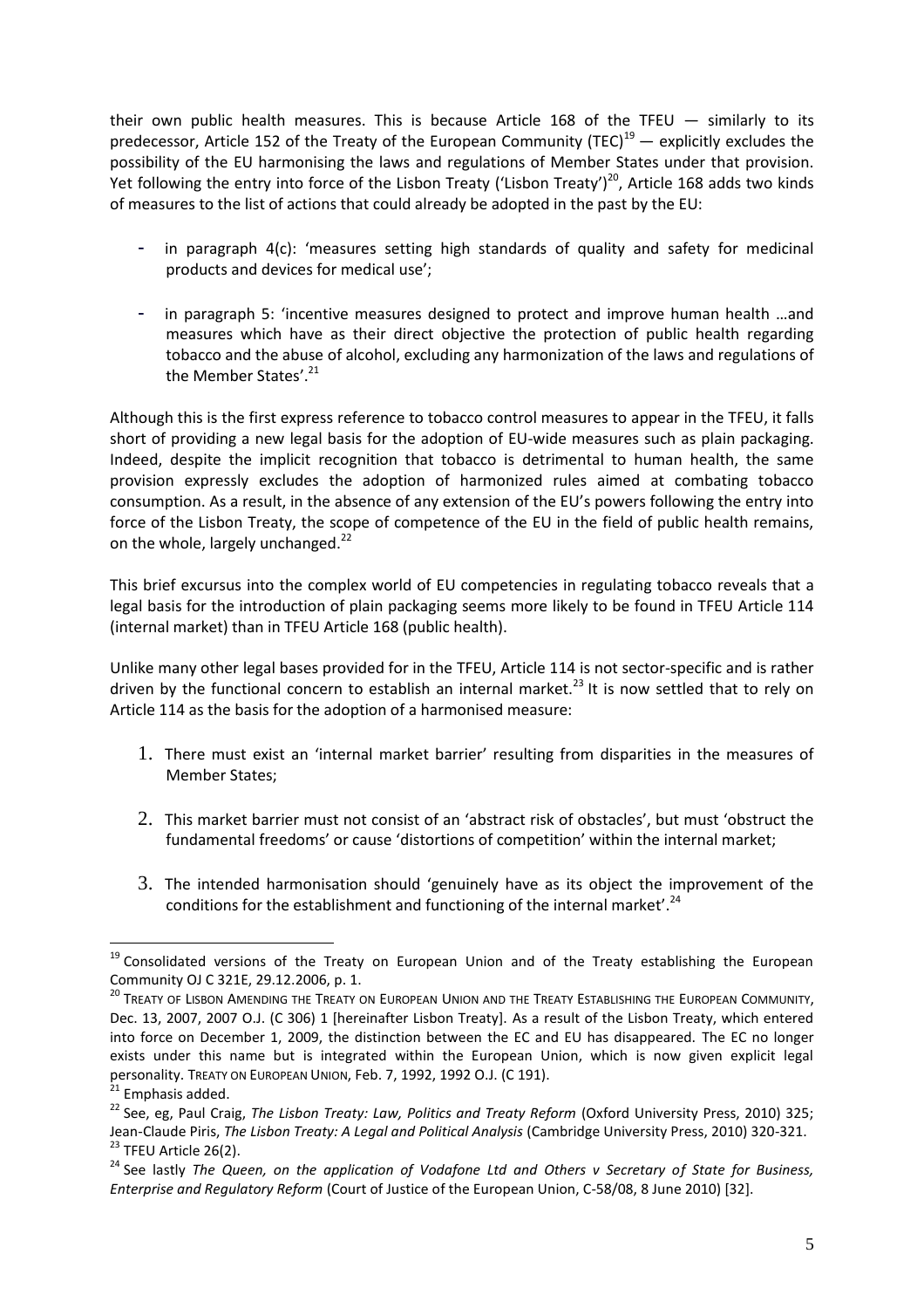#### B Existence of an Internal Market Barrier

Before ascertaining the existence of obstacles to trade warranting the introduction of plain packaging, one should recall that the European Court of Justice upheld the Tobacco Products Directive because it found that disparities existed between Member States' laws, regulations and administrative provisions on the presentation of tobacco products.<sup>25</sup> Therefore, in the framework of a revision of the Tobacco Products Directive, the question is whether obstacles still remain, or whether new ones have emerged, in the trade in tobacco products so as to justify the introduction of plain packaging.

As of today, virtually all features relating to tobacco packaging are harmonised under the Tobacco Products Directive. Therefore, the possibility of disparities in labeling across the EU would seem very limited. As suggested by the European Commission, the main, if not exclusive, source of discrepancies in product presentation seems to be pictorial warnings. As use of such warnings is voluntary at the EU level, some Member States have made them compulsory while others have not, thus leading to a disparity in labeling throughout the EU.

Would the existence of this obstacle alone justify the introduction of plain packaging in the EU internal market? The European Commission seems to believe so, despite the fact that the Tobacco Products Directive already addressed the potential disparities stemming from the voluntary character of picture-based warnings by introducing a common set of colour photographs.<sup>26</sup> Nevertheless, the European Commission suggests in its consultation document that the introduction of plain packaging of cigarettes could help to overcome this problem by enabling manufacturers currently affected by national mandatory graphic warnings to no longer comply with differing legislation. Yet it is doubtful whether the EU could defend the introduction of plain packaging as addressing this obstacle to the trade in tobacco products within the EU, for at least two reasons. First, it is self-evident that mandating pictorial warnings across the EU rather than introducing plain packaging would be a most immediate way to achieve the declared objective of removing this remaining disparity on the packages of cigarettes. Secondly, given the uncertainty regarding the exact relationship between plain packaging and pictorial warnings (should they be complementary or mutually exclusive?), $^{27}$  it remains unclear to what extent the introduction of plain packaging would remove the labeling disparities stemming from the voluntary character of pictorial warnings across the EU. The Australian scheme, as well as the majority of studies supporting plain packaging, suggest that standardised packs and mandatory graphic warnings go together.<sup>28</sup>

#### C Existence of a Genuine Barrier to Trade

The only real obstacle to trade that an EU-wide plain packaging measure might remedy is legislative disparities that could potentially emerge from the introduction of national legislation mandating plain packaging. If the United Kingdom, France or Belgium introduced mandatory plain packaging of cigarettes, this would create an obstacle to trade 'such as to obstruct the fundamental freedoms and thus have a direct effect on the functioning of the internal market.<sup>29</sup> In these circumstances, the

<sup>&</sup>lt;sup>25</sup> The Queen v Secretary of State for Health, ex parte British American Tobacco (Investments) Ltd and Imperial *Tobacco Ltd* (C-491/01) [2002] ECR I-11453, [65].

<sup>26</sup> See in particular Article 5(3) of the Tobacco Products Directive as well as *Decision 2003/641 On the Use of Color Photographs and Other Illustrations as Health Warnings on Tobacco Packages* [2003] OJ L 226/24.

<sup>&</sup>lt;sup>27</sup> According to the tobacco control community, 'plain packaging cannot be dissociated from mandatory pictorial warnings': *Comments from the Tobacco Control Community on the RAND Report* (2010) 9. Nevertheless, the Commission discusses the two policy options separately in its stakeholder consultation paper.

<sup>&</sup>lt;sup>28</sup> Tobacco Plain Packaging Bill 2011.

<sup>29</sup> *Germany v European Parliament and Council of the European Union (Tobacco Advertising II)* (C-380/03) [2006] ECR I-11573, [37].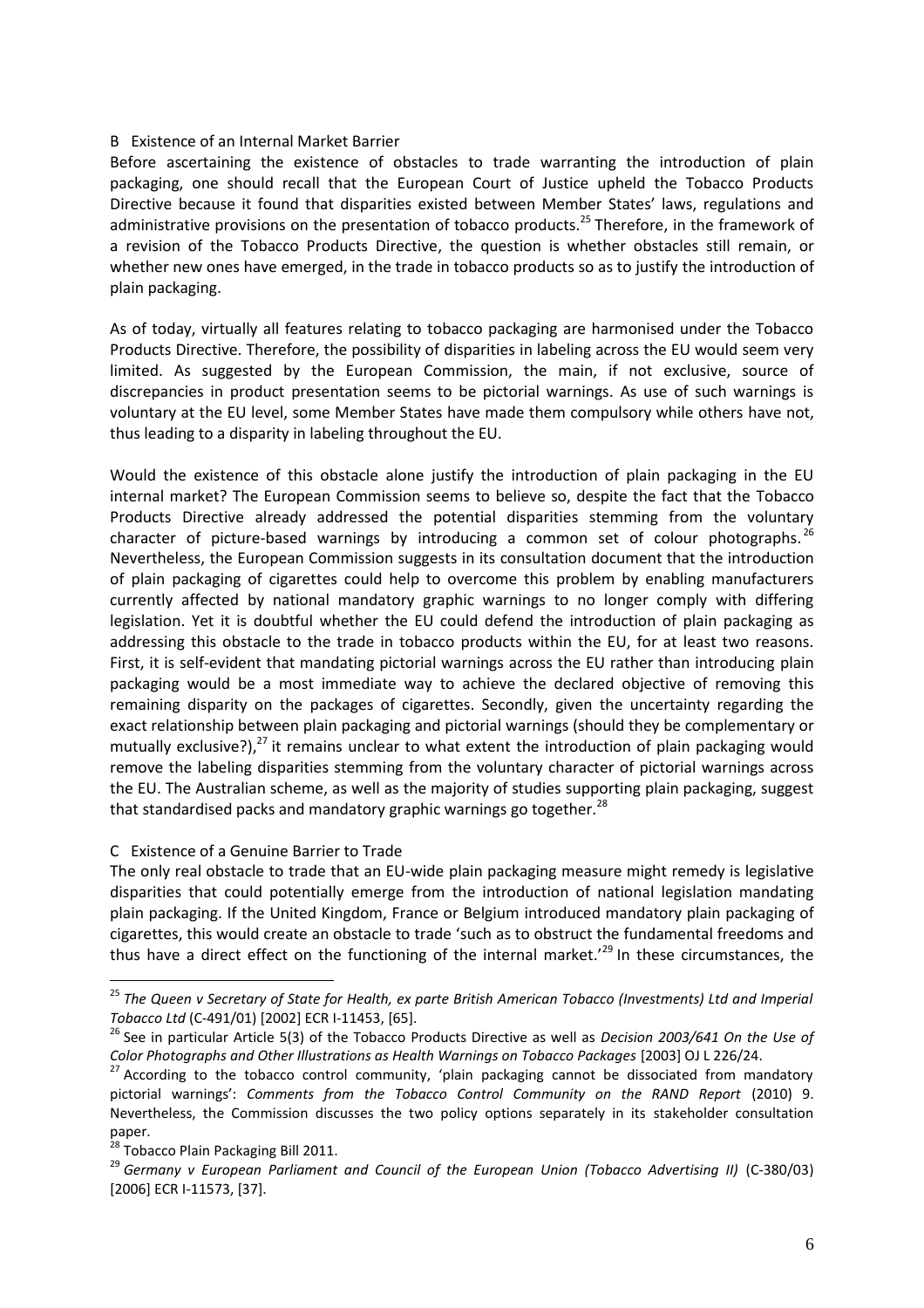second condition for reliance on Article 114 of the TFEU could be satisfied. Absent national legislation mandating plain packaging in at least one EU country, this barrier is merely speculative. However, contrary to what one might expect, this is not an insurmountable problem to the adoption of plain packaging. A prospective obstacle to trade could still justify reliance on Article 114 if:

- 1. The emergence of such obstacles is 'likely'; and
- 2. The measure in question is 'designed to prevent them'. $30$

It follows that should the European Commission be able to prove that obstacles to the free movement of tobacco products could arise as a result of the adoption of national plain packaging schemes, it would be able to validly rely on Article 114 to introduce plain packaging at the EU level despite the absence of actual obstacles to trade. It is therefore conceivable that a competence to harmonise that did not exist in the past may come into being where public pressure for national regulation is strong.<sup>31</sup> In upholding the Tobacco Products Directive, the European Court of Justice also stated that 'progress in scientific knowledge is not… the only ground on which the EU legislature can decide to adapt EU legislation since it must, in exercising its discretion in this area, also take into account other considerations, such as the increased importance given to the social and political aspects of the anti-smoking campaign.<sup>32</sup>

D Intended Harmonisation Should Improve the Internal Market

 $\ddot{\phantom{a}}$ 

To be validly adopted, an EU-wide plain packaging scheme should also 'genuinely have as its object the improvement of the conditions for the establishment and functioning of the internal market.<sup>33</sup> Under settled case law, if a mere finding of disparities between national rules, or an abstract risk of obstacles to the exercise of the fundamental freedoms or of distortions of competition, were sufficient to justify reliance upon Article 114, judicial review of compliance with the conditions underpinning that legal basis might be rendered nugatory.<sup>34</sup> To avoid this, measures adopted under Article 114 must actually contribute to the elimination of obstacles to free movement, or remove appreciable distortions of competition within the internal market.

This requirement imposes a check on proposed harmonisation measures that prevents them from circumventing the legal basis requirement. In this respect, it seems undisputed that a general rule mandating standardised packaging for the marketing of cigarettes in Europe would effectively remove any such obstacles. However, such a measure would also clearly pursue another objective: the protection of public health.

<sup>30</sup> See *Germany v European Parliament and Council of the European Union (Tobacco Advertising II)* (C-380/03) [2006] ECR I-11573, [38].

<sup>&</sup>lt;sup>31</sup> See also Swedish Match AB and Swedish Match UK Ltd v Secretary of State for Health (C-210/03) [2004] ECR I-11893, [38].

<sup>&</sup>lt;sup>32</sup> The Queen v Secretary of State for Health, ex parte British American Tobacco (Investments) Ltd and Imperial *Tobacco Ltd* (C-491/01) [2002] ECR I-11453, [80].

<sup>&</sup>lt;sup>33</sup> Federal Republic of Germany v European Parliament and Council of the European Union (C-376/98) [2000] ECR I-08419, [84]; *The Queen v Secretary of State for Health, ex parte British American Tobacco (Investments) Ltd and Imperial Tobacco Ltd* (C-491/01) [2002] ECR I-11453, [60]; *Germany v European Parliament and Council of the European Union (Tobacco Advertising II)* (C-380/03) [2006] ECR I-11573, [37].

<sup>&</sup>lt;sup>34</sup> Federal Republic of Germany v European Parliament and Council of the European Union (C-376/98) [2000] ECR I-08419, [84]; *Germany v European Parliament and Council of the European Union (Tobacco Advertising II)* (C-380/03) [2006] ECR I-11573, [37]; *Arnold André GmbH & Co KG v Landrat des Kreises Herford* (C-434/02) [2004] ECR I<sup>-</sup> 11825, [30]; *Swedish Match AB and Swedish Match UK Ltd v Secretary of State for Health* (C-210/03) [2004] ECR I-11893, [29]; *The Queen, on the Application of Alliance for Natural Health and Others v Secretary of State for Health and National Assembly for Wales* (C-154/04 and C-155/04) [2005] ECR I-6451, [28].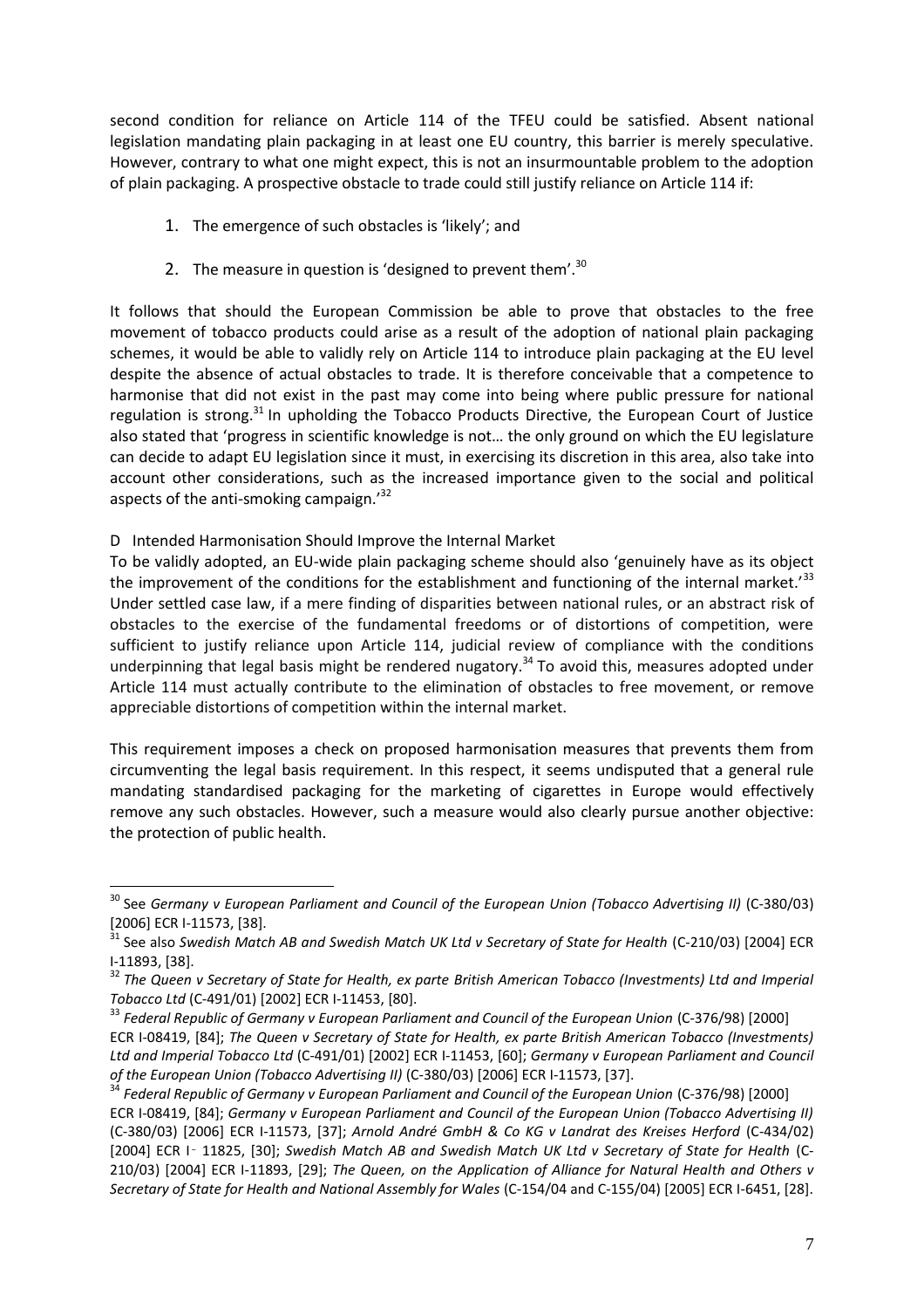It is settled case law that, provided that the legal conditions for recourse to Article 114 are fulfilled, 'the EU legislature cannot be prevented from relying on that legal basis on the ground that public health protection is a decisive factor in the choices to be made.<sup>35</sup> This is supported by the first subparagraph of Article 168, which provides that a 'high level of human health protection' is to be ensured in the implementation of all EU policies and activities. In sum, while Article 168 excludes any harmonisation of laws and regulations of Member States that is designed to protect human health, that provision does not mean 'that harmonising measures adopted on the basis of other provisions of the Treaty cannot have any impact on the protection of human health.<sup>36</sup>

# E Conclusion on Legal Basis

Our analysis identifies the legal conditions under which plain packaging of cigarettes could be validly introduced in the EU legal order by relying on the internal market legal basis. The European Commission, being explicitly bound to uphold 'a high level of human health protection', could propose the enactment of an EU-wide plain packaging scheme even in the absence of an actual barrier to trade. This is because, given the increasing consideration of plain packaging schemes by the legislatures of Member States, there seems to be more than an abstract risk of obstacles arising in the near future.

# IV Proportionality

1

Plain packaging, like any other policy option proposed by the European Commission and adopted by the EU legislature, is subject not only to the principle of conferral but also to the principle of proportionality. Under this principle, the content and form of EU action must not exceed what is necessary to achieve the objectives of the TFEU. According to established case law, an EU act is proportionate when it is suitable and necessary to achieve its declared goal.<sup>37</sup> In particular, the principle of proportionality requires:

- 1. That measures adopted by EU institutions should not exceed the limits of what is suitable or appropriate in order to attain the legitimate objective pursued by the legislation in question (suitability limb);
- 2. Where there is a choice between several appropriate measures recourse must be had to the least onerous method (necessity limb); and
- 3. That the disadvantages caused must not be disproportionate to the aims pursued (proportionality stricto sensu).<sup>38</sup>

# A The Declared Objective(s) of Plain Packaging

For the reasons mentioned above, it is likely that plain packaging, similar to all tobacco control tools adopted in the past, would be presented as pursuing an internal market objective. At the same time, given the undisputable public health character of the standardised pack, the EU measure, in accordance with Article 114(3) of the TFEU, would also encompass a high level of human health protection. Research shows that packaging of tobacco products is an important element of

<sup>&</sup>lt;sup>35</sup> Federal Republic of Germany v European Parliament and Council of the European Union (C-376/98) [2000] ECR I-08419, [88]; *Germany v European Parliament and Council of the European Union (Tobacco Advertising II)* (C-380/03) [2006] ECR I-11573, [39], [92].

<sup>36</sup> *Germany v European Parliament and Council of the European Union (Tobacco Advertising II)* (C-380/03) [2006] ECR I-11573, [95].

<sup>37</sup> See, eg, *Internationale Handeslgesellschaft mbH v Einfhur- un Vorratsstelle für Getreide und Futtermittel* (C-11/70) [1970] ECR 1125.

<sup>38</sup> *Pfizer Animal Health v Council* (T-13/99) [2002] ECR II-3305, [411].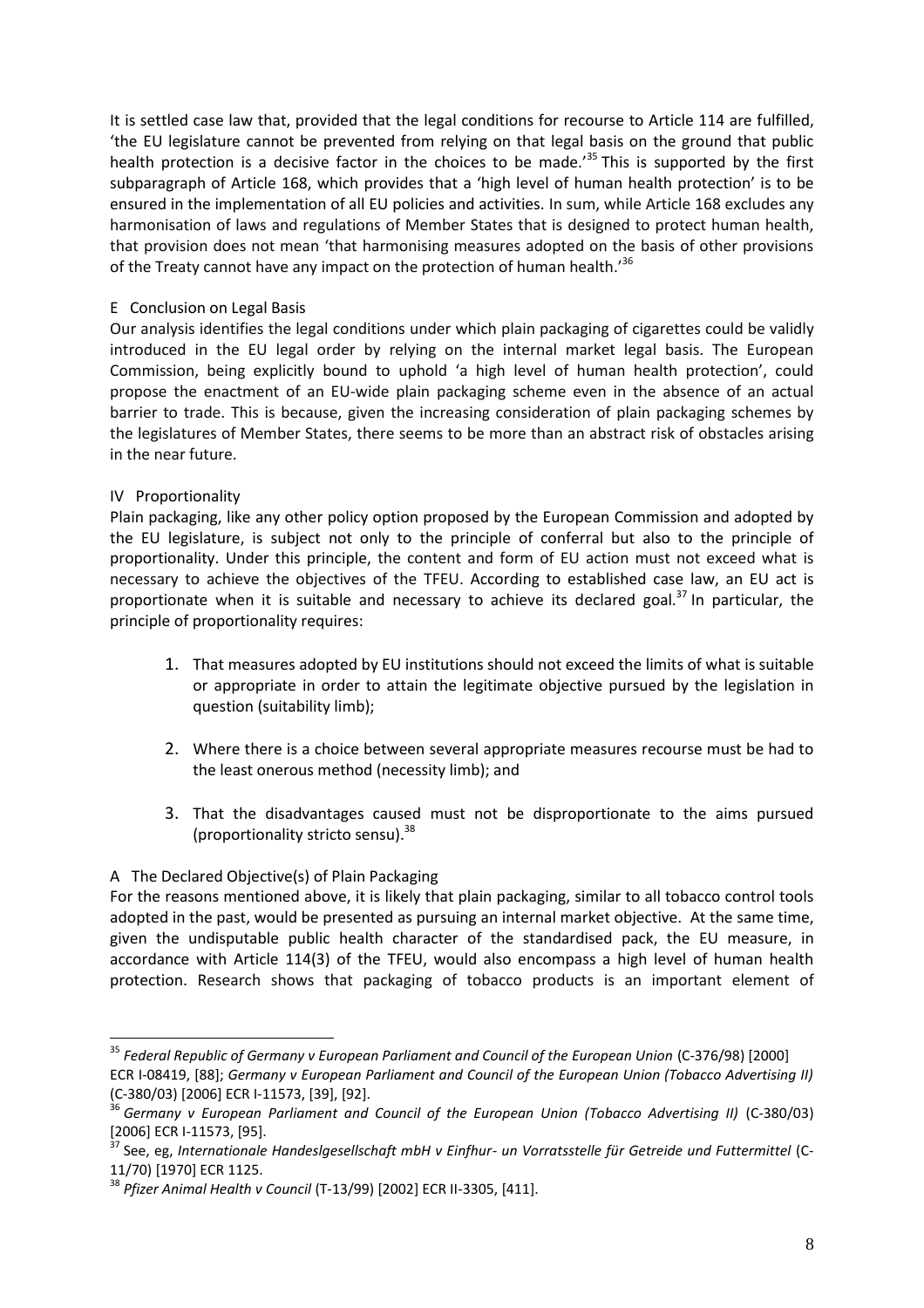advertising and promotion.<sup>39</sup> In particular, it suggests that removing the colour, brand imagery and logos from packaging not only reduces its attractiveness but also enhances the ability to communicate health warning to the consumer.<sup>40</sup> However, given the rather polarised scientific debate over its effectiveness in reducing tobacco-related morbidity and mortality, $41$  the impact of plain packaging on smoking behavior is not easily defined with precision.<sup>42</sup> According to the Guidelines on Article 11 and Article 13 of the WHO FCTC,<sup>43</sup> plain packaging may reduce the prevalence of tobacco use so as to protect present and future generations from the adverse consequences of tobacco consumption in the three ways: by increasing 'the noticeability and effectiveness of health warnings and messages'; by preventing 'the package from detracting attention from them'; and by addressing 'industry package design techniques that may suggest that some products are less harmful than others' and that 'attract consumers, promote products and cultivate brand identity'.

Therefore, depending on the exact formulation of the declared public health objectives selected by the EU Commission when proposing a EU-wide plain packaging scheme, the outcome of the proportionality test might differ. For the purposes of our analysis, we assume that the declared goal of the measure will be the free movement objective combined with the aim to ensure a high level of health protection.

Once the objectives pursued are identified, it is necessary to determine whether plain packaging of cigarettes exceeds the limits of what is appropriate (suitability limb) and necessary (necessity limb) to achieve those objectives.<sup>44</sup>

# B The Proportionality Inquiry

1 Suitability

1

Under the first limb of the proportionality test, the European Court of Justice inquires first whether the adopted measure is suitable or appropriate to achieve the desired end. Therefore, the question to be determined in applying the suitability test is whether plain packaging has any benefits at all for the harmonisation of national laws on plain packaging that are likely to arise and for achieving a high level of human health protection. It seems quite easy to prove that an EU-wide scheme would overcome emerging disparities among national labeling schemes. It is more problematic to prove the

<sup>&</sup>lt;sup>39</sup> See, eg, David Hammond et al, 'Cigarette Pack Design and Perceptions of Risk Among UK Adults and Youth', (2009) 19 *European Journal of Public Health* 631 and Crawford Moodie & Gerard B Hastings, 'Making the Pack the Hero, Tobacco Industry Response to Marketing Restrictions in the UK: Findings from a Long-Term Audit' (2009) 9 *International Journal of Mental Health and Addiction* 24.

<sup>40</sup> Sambrook Research Institute, *A Review of the Science Base to Support the Development of Health Warnings for Tobacco Packages* (prepared for European Commission, Directorate General for Health and Consumers, 18 May 2009) 147-48.

 $41$  A significant number of reports, mainly commissioned by the tobacco industry, has recently been published with the declared goal of assessing the existing literature. These documents typically highlight the methodological limits and flaws of the existing studies. See, eg, Jorge Padilla and Nadine Watson, *A Critical Review of the Literature on Generic Packaging for Cigarettes* (prepared for Philip Morris International, 4 January 2010); Berenberg Bank, *Global Tobacco – The Plain Risk to Global Tobacco* (21 March 2011) ; Deloitte, *Tobacco Plain Packaging Regulation: An International Assessment of the Intended and Unintended Impacts* (Prepared for British American Tobacco, May 2011).

<sup>42</sup> United Kingdom Deptartment of Health, *A Smokefree Future: A Comprehensive Tobacco Control Strategy for England* (1 February 2010) 3.25.

<sup>&</sup>lt;sup>43</sup> WHO Framework Convention on Tobacco Control Conference of the Parties, 'Guidelines for Implementation of Article 11 of the WHO Framework Convention on Tobacco Control', FCTC/COP3(10) (22 November 2008); WHO Framework Convention on Tobacco Control Conference of the Parties, 'Guidelines for Implementation of Article 13 of the WHO Framework Convention on Tobacco Control', FCTC/COP3(12) (22 November 2008).

<sup>44</sup> See, eg, *The Queen v Minister of Agriculture, Fisheries and Food and Secretary of State for Health, ex parte: Fedesa and others* (C-331/88) [1990] ECR I-4023, [13].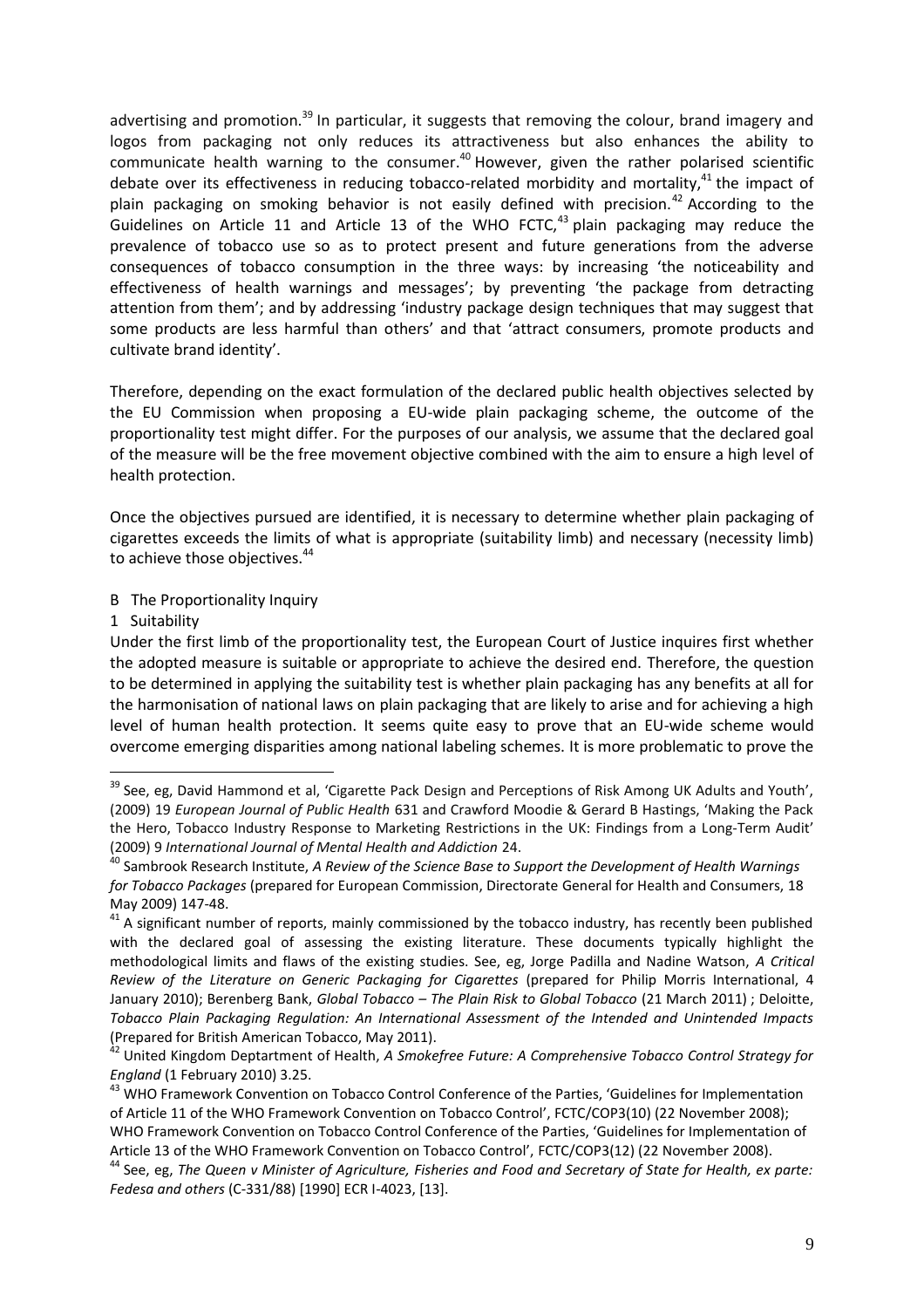extent to which plain packaging is appropriate to contribute to a high level of human health protection. In these circumstances, as illustrated below, the intensity of judicial review exercised by the EU courts is crucial in determining the outcome of the suitability inquiry.

# 2 Necessity

The second limb of the proportionality test is an inquiry into the necessity of the harmonised measure. Under settled case law, necessity means that the measure adopted through EU action must not go beyond what it is necessary to achieve its objective<sup>45</sup>. In practical terms, the necessity limb requires verification whether or not less restrictive measures to achieve the declared goal could exist. Provided that these alternative policy options exist, the legislator is bound to choose the least intrusive of all equally effective means in order not to undermine the Member States' regulatory autonomy.

The question is therefore whether plain packaging is necessary to achieve the internal market objective or whether this could be achieved by a less onerous method. If we assume that the trade barrier targeted by EU plain packaging is the adoption of national regimes in one or more Member States, it is difficult to imagine an alternative measure. However, this conclusion assumes that such national schemes would be legal under EU law. As illustrated in section VII, this remains an open question.

# 3 Judicial Review of Proportionality

The crucial issue in any proportionality analysis is the intensity of judicial review applied by the court. The EU judiciary is quite careful not to substitute its judgment for that of the EU legislature and tends to be quite deferential with respect to discretionary policy choices.<sup>46</sup> It is settled case law that the EU legislature 'must be allowed a broad discretion in an area… which entails political, economic and social choices on its part, and in which it is called upon to undertake complex assessment.<sup>147</sup> Moreover, it is generally held that 'where the Community legislature is obliged to assess the future effects of rules to be adopted and those effects cannot be accurately foreseen, its assessment is open to criticism only if it appears manifestly incorrect in the light of the information available to it at the time of the adoption of the rules in question.<sup>'48</sup> The rationale for this application of proportionality, which is generally defined as 'manifest disproportionality', finds its origin in a mix of concerns relating to legitimacy and expertise.<sup>49</sup> Indeed, as illustrated by our previous analysis, very often the proportionality test turns on questions of evidence that lead the EU jurisdiction far from its area of epistemological competence. However, while operating within a 'manifest disproportionality' test, EU Courts often engage with the contending arguments and, in so doing, may sometimes find an error warranting annulment. Given the uncertainty surrounding the judicial application of the principle, it is not easy to predict how the EU judiciary may review the proportionality of a hypothetical EU-wide plain packaging scheme.

#### V Trademark Regime

<sup>45</sup> See, e.g., Case 137/85 Maizena [1987] ECR 4587, paragraph 15; Case C-339/92 ADM Ölmühlen [1993] ECR I-6473, paragraph 15; and Case C-210/00 Käserei Champignon Hofmeister [2002] ECR I-6453, paragraph 59.

<sup>46</sup> See *Upjohn Ltd v The Licensing Authority established by the Medicines Act 1968 and Others* (C-120/97) [1999] ECR 223, [34].

<sup>47</sup> See, to that effect, *United Kingdom of Great Britain and Northern Ireland v Council of the European Union* (C-84/94) [1996] ECR I-5755, [58]; *Federal Republic of Germany v European Parliament and Council of the European Union* (C-233/94) [1997] ECR I-2405, [55]-[56]; *The Queen v Ministry of Agriculture, Fisheries and Food, Commissioners of Customs & Excise, Ex Parte National Farmers' Union and Others* (C-157/96) [1998] ECR I-2211, [61].

<sup>&</sup>lt;sup>48</sup> Agrarproduktion Staebelow GmbH v Landrat des Landkreises Bad Doberan (C-504/04) [2006] ECR I-679, [38]; *Jippes and Others v Minister van Landbouw, Natuurbeheer en Visserij* (C-189/01) [2001] ECR I‑ 5689, [84].

Paul Craig, *EU Adminstrative Law* (Oxford University Press, 2006) 668-9.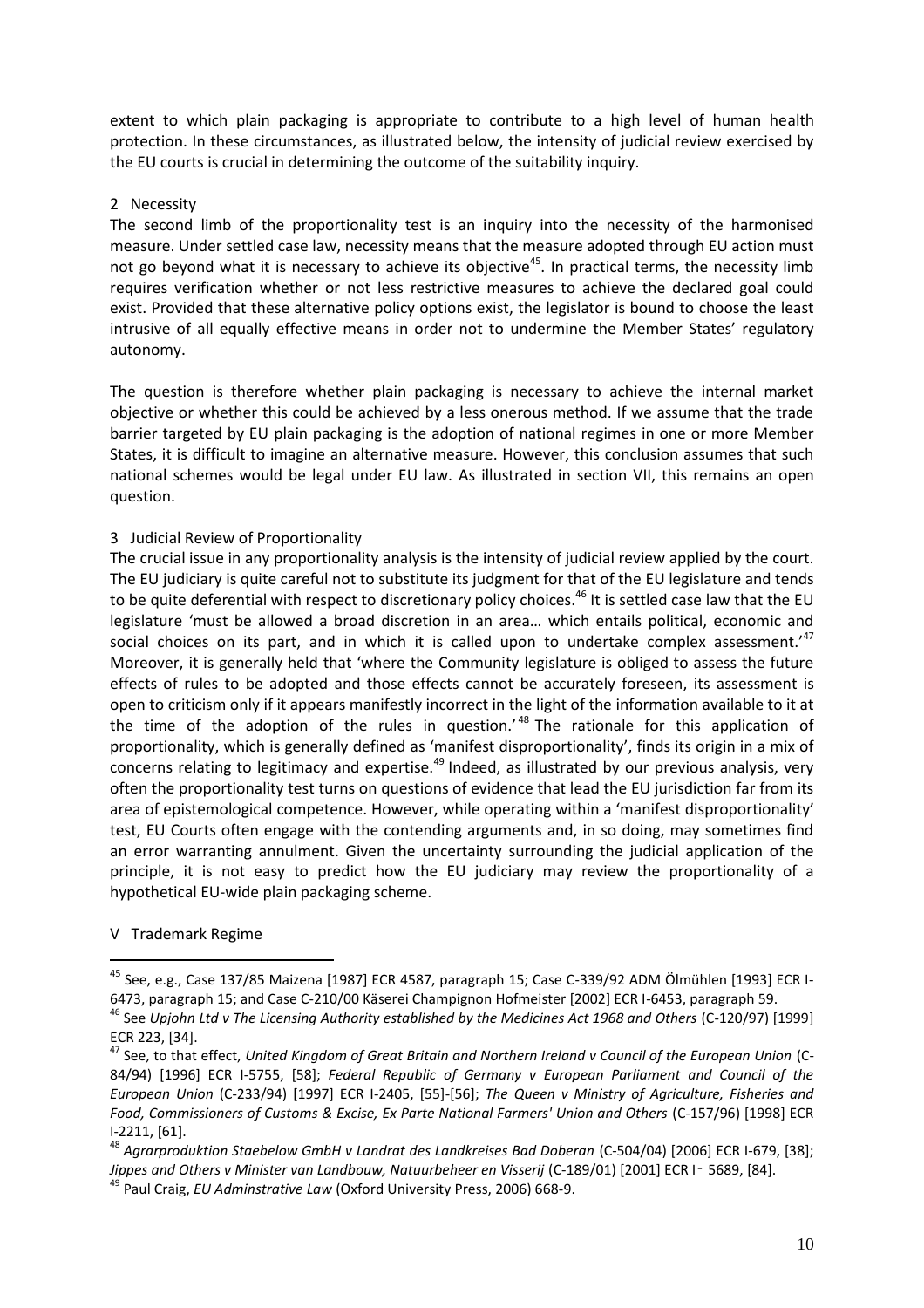A further obstacle to the introduction of plain packaging is the EU trademark regime. Plain packaging entails the removal of all the design elements typically displayed on cigarette packs. The use of the characterising features of brand names (eg 'Marlboro', 'Camel', etc) would also be banned from the pack: in particular the distinctive typeface, color and font size of tobacco signs would be replaced by a standard plain format. Tobacco manufacturers typically register all these signs as trademarks. Indeed, Article 2 of Directive  $2008/95^{50}$  ('Trademark Directive') provides that 'a trade mark may consist of any signs capable of being represented graphically, particularly words, including personal names, designs, letters, numerals, the shape of goods or of their packaging, provided that such signs are capable of distinguishing the goods or services of one undertaking from those of other undertakings'.<sup>51</sup> An analogous provision is contained in Article 4 of Regulation 207/2009<sup>52</sup> ('Trademark Regulation').

Given the likelihood that these EU trademark provisions would be invoked to oppose the introduction of this tobacco control measure, the following paragraphs analyse the compatibility of an EU-wide plain packaging scheme with EU trademark law.

# A Does Plain Packaging Jeopardise the Main Function of Trademarks?

Trademarks make it easier for the public to make educated purchase decisions. It is for this reason that, in order to be registrable, trademarks should effectively distinguish the goods or services of one company from those of other companies.<sup>53</sup> This has been recognised by the EU courts as well as the decision practice of the Office for Harmonization in the Internal Market ('OHIM').<sup>54</sup>

This fundamental function may be threatened should trademarks not be visible, or even available, to consumers when selecting a product. This is exactly what plain packaging would create, as all of the distinctive elements displayed on the box would be removed. This new measure may therefore threaten consumers' ability to make reasoned choices, as there would be little difference — besides the brand names — between the different cigarette boxes marketed by tobacco companies.

The concerns related to the loss of distinctiveness appear heightened if examined in the light of ECJ findings made in proceedings involving the legality of the Tobacco Products Directive. In this case the ECJ was called upon to examine the extent to which the prohibition of descriptors such as 'light', 'ultra-light', 'low-tar' and 'mild' could infringe the fundamental right to property, including intellectual property and trademark rights. After confirming that this provision prohibits the use of trademarks incorporating the above descriptors, the Court noted that tobacco producers may continue using other distinctive signs on the packs. In particular, it held that '[w]hile that article entails prohibition, in relation only to the packaging of tobacco products, on using a trade mark incorporating one of the descriptors referred to in that provision, the fact remains that a manufacturer of tobacco products may continue, notwithstanding the removal of that description

 $\overline{a}$ 

<sup>50</sup> *Directive 2008/95/EC of the European Parliament and of the Council of 22 October 2008 to Approximate the Laws of the Member States Relating To Trade Marks* [1998] OJ L 299/25.

<sup>51</sup> Emphasis added. The Trademark Directive codified the previous *First Council Directive 89/104/EEC of 21 December 1988 to Approximate the Laws of the Member States Relating to Trade Marks* [1988] OJ L 40/1, which had been amended by *Council Decision 92/10/EEC of 19 December 1991 Postponing the Date on which the National Provisions Applying Directive 89/104/EEC to Approximate the Laws of the Member States Relating to Trade Marks Are to be Put Into Effect* [1992] OJ L 6/35.

<sup>52</sup> *Council Regulation (EC) No 207/2009 of 26 February 2009 on the Community Trade Mark* [2009] OJ L 78/1. The Trademark Regulation codified the previous *Council Regulation (EC) No 40/94 of 20 December 1993 on the Community Trade Mark* [1994] OJ L 11/1, which had been amended several times.

<sup>&</sup>lt;sup>53</sup> See Trademark Directive Article 2, Recital 11; Trademark Regulation, Article 4.

<sup>54</sup> See, eg, *Arsenal Football Club plc v Reed* (C-206/01) [2002] ECR I-10273, [47]. See also OHIM, Fourth Board of Appeal, November 19, 2008, Case No. R 804/2008-4 (with particular reference to three-dimensional trademarks).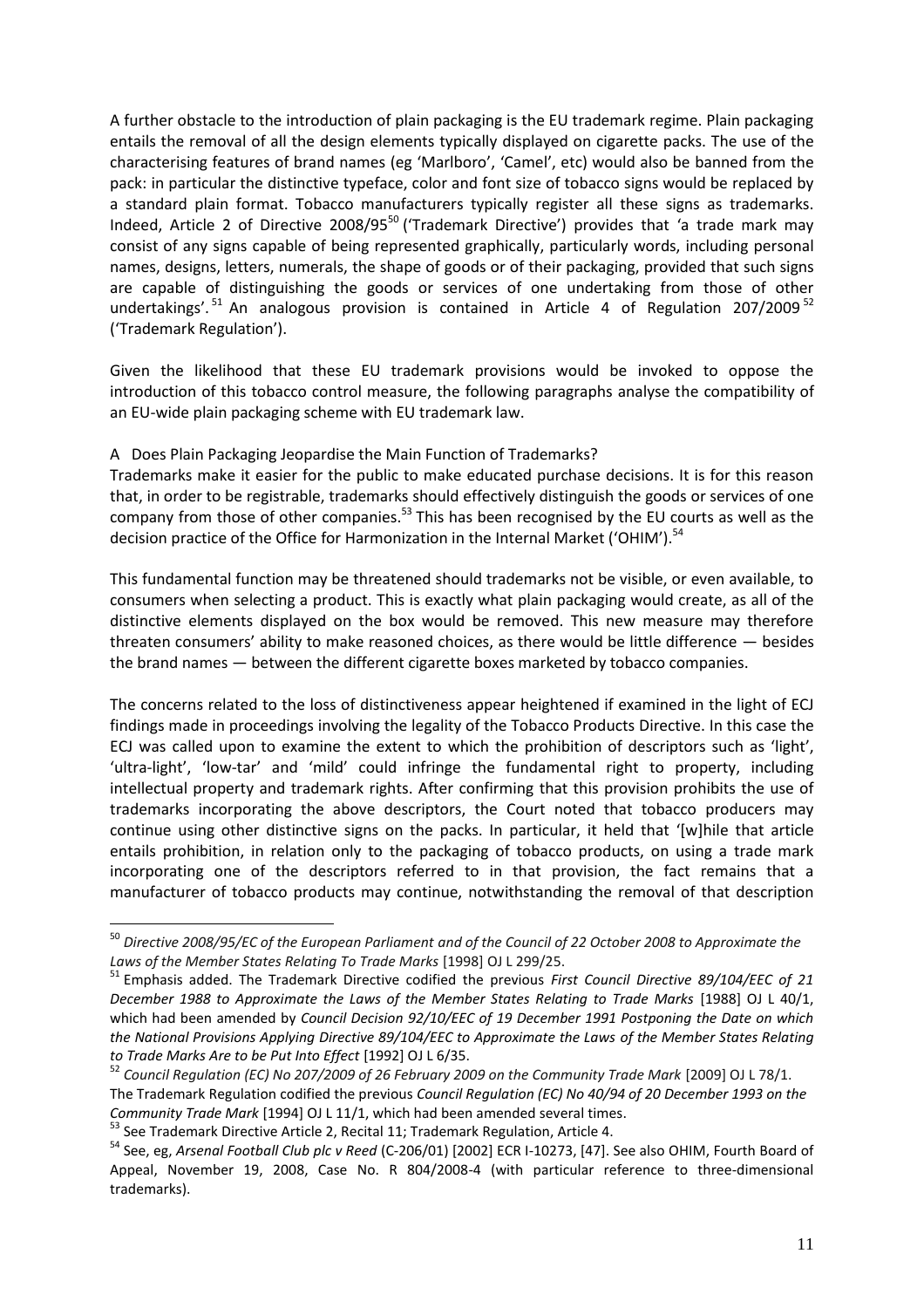from the packaging, to distinguish its product by using other distinctive signs'.<sup>55</sup> According to an a contrario interpretation of this finding, it may seem that a measure that does not allow tobacco producers to use signs capable of distinguishing their products might negatively impact on the main function of their trademarks.<sup>56</sup>

Yet the above finding could not be invoked to claim that plain packaging is not compliant with EU trademark law. The distinctiveness of a trademark is relevant when it comes to granting registration, with the result that signs devoid of distinctive character will not be protected.<sup>57</sup> However, this does not mean that public law measures that have a negative impact on the distinctive character of already registered trademarks are necessarily contrary to EU law as there is no a general prohibition on restricting the use of distinctive elements under EU law .

# B Does Plain Packaging Infringe Trademark Rights?

In order to determine if plain packaging is contrary to EU trademark law, it is necessary to investigate if and to what extent it encroaches upon the rights offered by trademark registration. Article 5 of the Trademark Directive and Article 9 of the Trademark Regulation, lay down the scope of protection given by a trademark registration. It is generally believed that these provisions do not offer their owners a positive right to use the protected sign, but a negative right to prevent third parties from using it.<sup>58</sup> Indeed, the right to use a sign does not arise from registration at all, but from the freedom to carry out commercial activities in the market<sup>59</sup>. As a matter of fact any person interested in trading is free to start using trademarks for distinguishing his products and services, provided that such signs do not infringe upon earlier exclusive rights owned by third parties.

<span id="page-12-0"></span>This reading is disputed by some commentators, who consider it too formalistic: by permitting a right of registration but at the same time denying a right of use  $-$  it is argued  $-$  such an interpretation may annihilate the whole aim of registration, which is to offer owners a right of exclusive use.<sup>60</sup> Yet the above disputed reading had been endorsed by Advocate General Geelhoed in his Opinion on the validity of the Tobacco Products Directive, where he stated that:

[T]he essential substance of a trademark right does not consist in an entitlement as against the authorities to use a trademark unimpeded by provisions of public law. On the contrary, a trademark

<sup>55</sup> *The Queen v Secretary of State for Health, ex parte British American Tobacco (Investments) Ltd and Imperial Tobacco Ltd* (C-491/01) [2002] ECR I-11453, [152].

<sup>56</sup> See also Burkhart Goebel, 'Trademarks as Fundamental Rights—Europe' (2009) 99 *Trademark Reporter* 953.

<sup>&</sup>lt;sup>57</sup> See Trademark Directive Article 2; Trademark Regulation Article 4.

<sup>&</sup>lt;sup>58</sup> See Chapter 5 in this volume (analysing an analogous provision of TRIPS Agreement, Article 16). See also Jayashree Watal, *Intellectual Property Rights in the WTO and Developing Countries* (Kluwer, 2001) 291; Carlos Correa, *Trade Related Aspects of Intellectual Property Rights: A Commentary on the TRIPS Agreement*, (Oxford University Press, 2007) 182; Appellate Body Report, *United States – Section 211 Omnibus Appropriations Act of 1998*, WTO Doc WT/DS176/AB/R (adopted 1 February 2002) [186]; Panel Report, *European Communities – Protection of Trademarks and Geographical Indications for Agricultural Products and Foodstuffs, Complaint by Australia*, WTO Doc WT/DS290/R (adopted 20 April 2005) [7.664] ('*EC – Trademarks and Geographical Indications (Australia)*').

<sup>&</sup>lt;sup>59</sup> See Annette Kur, 'The Right to Use One's Own Trade Mark: A Self-Evident Issue or a New Concept in German, European, and International Trade Mark Law?' (1996) 4 *European Intellectual Property Review* 198, 199.

<sup>60</sup> See Patrick Basham and John C Luik, *Erasing Intellectual Property: 'Plain Packaging' for Consumer Products and the Implications for Trademark Rights* (Democracy Institute Washington Legal Foundation, 2011) 22-29. See also Report by Daniel Gervais for Japan Tobacco International, *Analysis of the Compatibility of certain Tobacco Product Packaging Rules with the TRIPS Agreement and the Paris Convention* (30 November 2010) 11- 12; Kur, n [59,](#page-12-0) 203.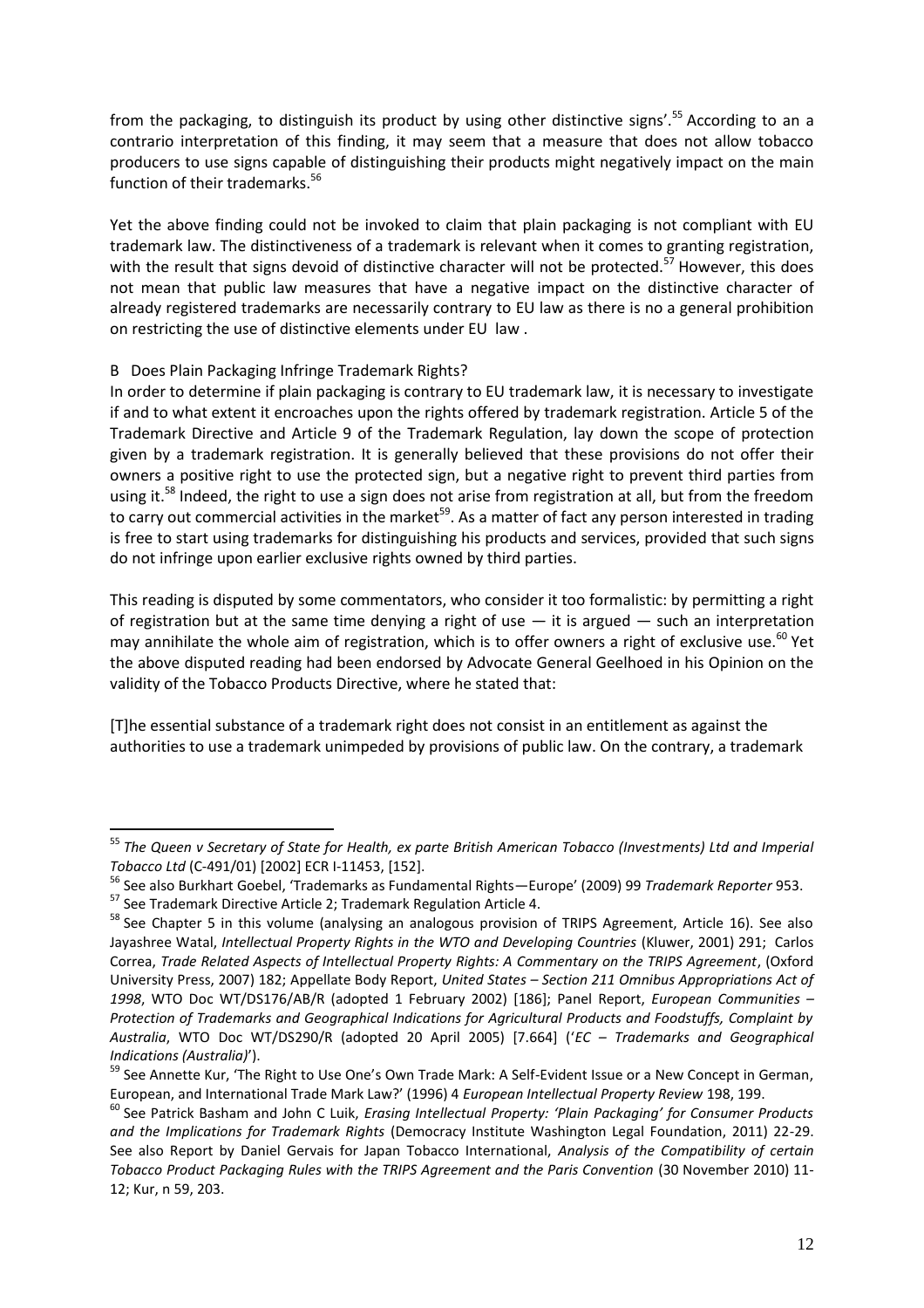right is essentially a right enforceable against other individuals if they infringe the use made by the holder.<sup>61</sup>

Following this interpretation, it would seem that plain packaging — which would be implemented by 'provisions of public law' — would not breach trademark rights as it does not authorise third parties to exploit tobacco signs, but merely consists of a restriction on right owners' ability to use their own signs. Despite the loss of distinctiveness of tobacco trademarks, rights holders could still exercise the right to prohibit the misappropriation of their signs by unauthorised third parties.

Thus, the fact that trademark rights are essentially negative rights under EU law should permit Member States to pursue and adopt public policies, such as measures aimed at protecting public health.<sup>62</sup> The validity of this conclusion seems confirmed by the WTO Panel in the abovementioned *EC – Trademarks and Geographical Indications (Australia)* <sup>63</sup>, a case between US and EU regarding the former's coexistence regime between geographical indications and trademarks<sup>64</sup>. In that case, the Panel held that a 'fundamental feature of intellectual property protection inherently grants Members freedom to pursue legitimate public policy objectives since many measures to attain those public policy objectives lie outside the scope of intellectual property rights and do not require an exception under the TRIPS Agreement'.<sup>65</sup>

# VI Fundamental Rights

1

The enactment of an EU-wide plain packaging scheme may encounter further difficulties when examined in the light of the fundamental rights of the European Union. Under Article 6 of the Treaty of the the European Union (TEU)<sup>66</sup>, these rights flow on the one hand from the Charter of Fundamental Rights of the EU ('Charter') $67$ , and on the other from the European Convention of Human Rights ('ECHR')<sup>68</sup> as well as the constitutional traditions common to the Member States. Under Article 52(3) of the Charter, the meaning and scope of Charter rights that correspond to ECHR rights are the same as those laid down in the ECHR. Although the EU is not directly bound by the ECHR, the ECJ recognizes, under settled case law, ECHR rights as general principles of EU law: $69$  a breach of these rights might thus amount to a violation of EU law. The question is therefore whether plain packaging may encroach upon the fundamental freedom to pursue trade as well as the right of property, as enshrined in the Charter and the ECHR.

The fundamental freedom to pursue trade is protected by Article 16 and the right to property by Article 17 of the Charter. Before being codified in the Charter, both rights were recognised as general

 $61$  See Opinion of Advocate General Geelhoed in Case C-491/01, para 266 (emphasis added).

 $62$  See Chapter 5 in this volume (analysing the compatibility of plain packaging with the TRIPS Agreement).

<sup>63</sup> Panel Report, *EC – Trademarks and Geographical Indications (Australia)*, WTO Doc WT/DS290/R (adopted 20 April 2005) [7.664].

 $64$  The EU and its Member States are WTO Members and thus they must respect WTO agreements including TRIPS and the interpretations given by WTO adjudicatory bodies.

<sup>65</sup> Panel Report, *EC – Trademarks and Geographical Indications (Australia)*, WTO Doc WT/DS290/R (adopted 20 April 2005) [7.246].

<sup>&</sup>lt;sup>66</sup> Consolidated versions of the Treaty on European Union and the Treaty on the Functioning of the European Union OJ C 115, 9.5.2008, p. 1.

<sup>&</sup>lt;sup>67</sup> Charter of Fundamental Rights [2000] OJ C364/1.

<sup>&</sup>lt;sup>68</sup> Convention for the Protection of Human Rights and Fundamental Freedoms, Nov. 4, 1950, Europ.T.S. No. 5; 213 U.N.T.S. 221.

 $^{69}$  Following the entry into force of the Lisbon Treaty, the EU is mandated to join the ECHR. Yet the modalities under which the EU will accede to the ECHR remain to be seen. See J P Jacqué, 'The Accession of the European Union to the European Convention on Human Rights and Fundamental Freedoms' (2011) 48 *Common Market Law Review* 995.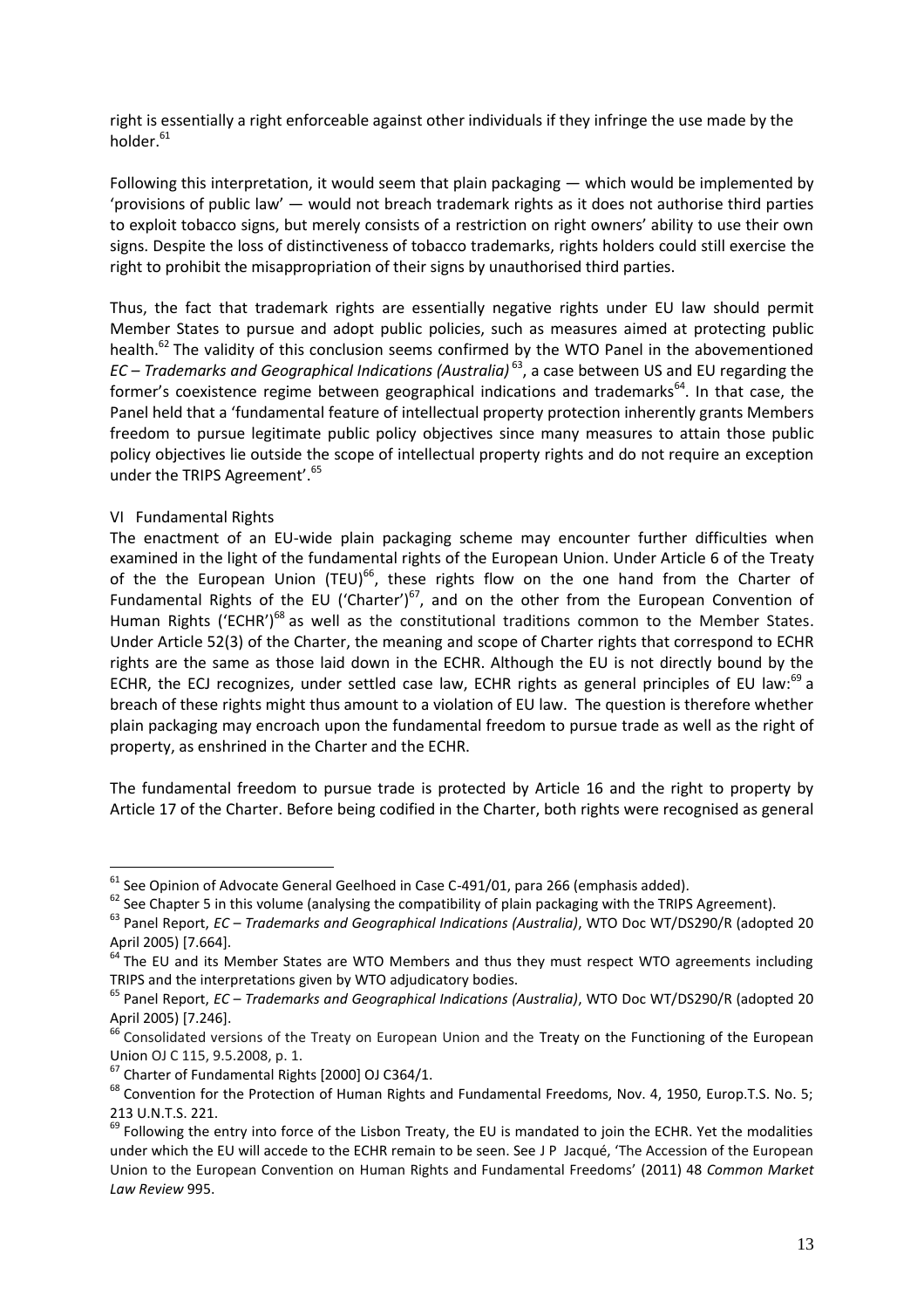principles of EU law.<sup>70</sup> Neither is an absolute right,<sup>71</sup> but may be subject to restrictions that pursue objectives of general interest and that do not constitute, in relation to the aim pursued, a disproportionate interference that impairs the very substance of the right in question.<sup>72</sup>

The limitations on the use of brands imposed by plain packaging would not impair the very substance of the right of the tobacco industry to pursue its trade. This is because such limitations would only have an impact on how the right is exercised, without putting at risk its existence.<sup>73</sup> Even after the introduction of an EU-wide plain packaging regime, tobacco manufacturers would still be able to place their goods on the market. Moreover, in the absence of a positive right of use enshrined in their trademark rights, it is unlikely that the tobacco industry could successfully challenge plain packaging by claiming that it amounts to a breach of the right to property.

# VII The Legality of National Plain Packaging Schemes under EU Law

Our investigation has so far focused on whether an EU-wide plain packaging scheme would be compatible with EU law. To provide a full analysis, however, it is necessary to consider an increasingly likely scenario in which one or more of the Member States of the EU introduces its own national plain packaging scheme.

# A Drivers Behind the Adoption of Plain Packaging at the National Level

The drivers behind the enactment of plain packaging legislation at the national level are similar to those that might lead the EU to embrace plain packaging. Virtually all Member States are parties to the WHO FCTC<sup>74</sup> and as such Article 11 and Article 13 and their Guidelines encourage them to develop effective restrictions on the labeling and advertising of cigarettes. In principle, in the absence of EU regulatory action, Member States are free to adopt plain packaging schemes within their own jurisdictions. However, the likely obstacles to the free movement of cigarette products that might stem from such schemes raise questions as to whether they would be compatible with EU law.

# B Obstacles to the Free Movement of Tobacco Products

Article 34 of the TFEU prohibits quantitative restrictions within the EU and applies to all 'trading rules enacted by Member States, which are capable of hindering, directly or indirectly, actually or potentially, intra-Community trade'.<sup>75</sup> There is no doubt that plain packaging rules could constitute obstacles to the free movement of tobacco products. However, national schemes may nonetheless be justified under Article 36 of the TFEU on the grounds of protecting of public health. To justify a measure, the relevant Member State would need to prove that it: (i) falls within one of the grounds of justification covered by the first sentence of Article 36 (ie public health); (ii) is justified because it is necessary and appropriate to achieve that objective; (iii) does not constitute arbitrary discrimination or a disguised restriction on trade between Member States. Thus, Member State action must pass a test of proportionality that is similar to the test applied to EU-wide measures. However, because of the potentially disruptive effect that national measures may have on the EU internal market, EU courts tend to engage in a more intensive review when determining whether

 $\overline{a}$ 

 $70$  C-306/93, SMW Winzersekt GmbH v Land Rheinland-Pfalz [1994] ECR 1994, I-05555, para 22.

 $71$  C-210/03, note 31, para 72; C-183/95, Affish BV v Rijksdienst voor de keuring van Vee en Vlees [1997] I-04315, para 42.

 $72$  See, e.g., C-210/03, above note 31, para 72; Case 265/87 Schräder [1989] ECR I-2237, para 15; Case C-280/93 Germany v Council [1994] ECR I-4973, para 78; and C-223/02 Spain and Finland v Parliament and Council [2004] ECR I-7789, para 52.

<sup>73</sup> See, by analogy, *SMW Winzersekt GmbH v Land Rheinland-Pfalz* (C-306/93) [1994] ECR I-5555 [24].

<sup>&</sup>lt;sup>74</sup> All EU Member States, with the exception of the Czech Republic, have signed and ratified the WHO FCTC.

<sup>75</sup> *Procureur du Roi v Dassonville* (C-8/74) [1974] ECR 837, 852.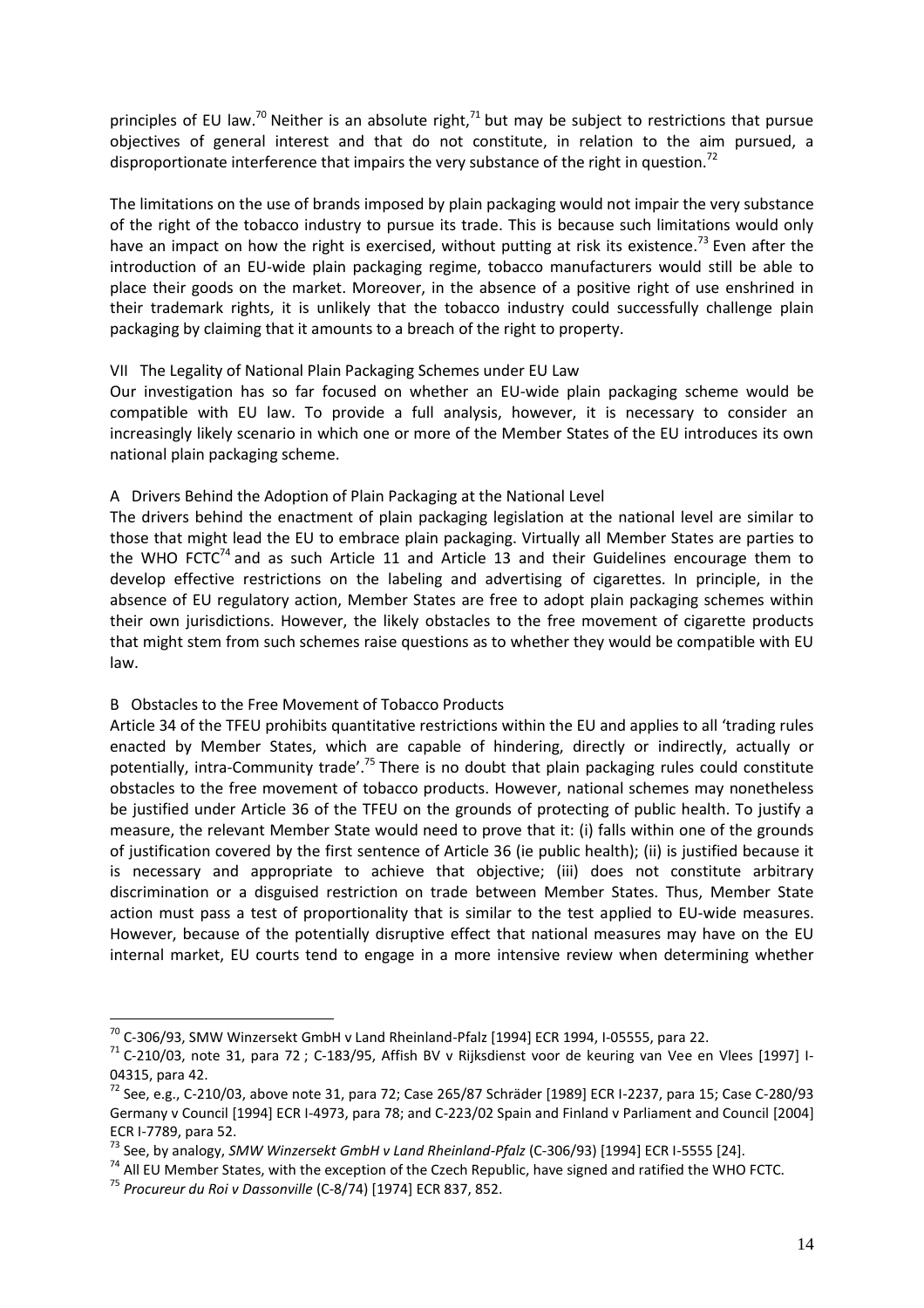restrictive measures adopted by a Member State are necessary or warranted<sup>76</sup>. Moreover, unlike an EU-wide scheme, national plain packaging schemes would be examined solely in light of the objective of protecting public health under both the suitability and necessity tests. This is likely to lead the interpreter, be it the ECJ or a national court applying EU law, to engage in a closer analysis of the effectiveness of plain packaging in reducing tobacco consumption.

Although the burden of proof bears on the acting Member State, who has to adduce evidence or data in support of the contested measure, the national authorities cannot  $-$  in principle  $-$  "be deprived of the possibility of establishing that an internal restrictive measure satisfies those requirements, solely on the ground that that Member State is not able to produce studies serving as the basis for the adoption of the legislation at issue" $77$ . This would seem to suggest that, despite a more intrusive standard of judicial review, national measures may still survive, at least in principle, the proportionality scrutiny even in the absence of 'hard' evidence in their support. The judgment delivered on September 12, 2011 by the EFTA Court, *Philip Morris v Norway*<sup>78</sup>, seems to confirm this conclusion<sup>79</sup>. In a request for an advisory opinion, the EFTA Court was asked to determine whether a general prohibition on the visible display of tobacco products, such as the total advertising ban in force in Norway since January 2010, could entail a measure having an equivalent effect to a quantitative restriction within the meaning of Article 11 of the European Economic Area (EEA) Agreement, whose language essentially overlaps with Article 34 TFEU. The Court held that "by its nature" a visual display ban of tobacco products is not only liable to favour domestic products over imported ones – as consumers tend to be more familiar with the former<sup>80</sup> –, but also that such a discriminatory effect would be particularly significant with regard to market penetration of new products<sup>81</sup>. It then justified such a measure by judging that "visual display ban is suitable for the protection of public health as by its nature it seems likely to limit, at least in the long run, the consumption of tobacco products"<sup>82</sup>. Despite the fact that the ECJ is not formally bound by the EFTA Court's case law, the reasoning developed by the latter in *Philip Morris v Norway* might be followed, by analogy, by the ECJ when called upon to examine the legality of national plain packaging schemes under EU law<sup>83</sup>.

# C The 'Unitary Effect' of Community Trademarks

1

Another area in which the introduction of plain packaging at the national level may give rise to concerns is trademark law. One of the main principles of EU trademark law is the so-called 'unitary effect' of the Community Trademark, which is a unique title granted by the Office for the Harmonization in the Internal Market that is valid in all the twenty-seven EU Member States.

<sup>76</sup> See, on this point, Alberto Alemanno, *The Shaping of EU Risk Regulation by EC Courts* (Jean Monnet Working Paper 18/2008); Craig, *EU Adminstrative Law*, above n 49, 688-9, 704-6.

<sup>77</sup> *Markus Stoβ and Others v Wetteraukreis; Kulpa Automatenservice Asperg GmbH and Others v Land Baden*‑ *Württemberg* (Court of Justice of the European Communities, C-316/07, C-358/07, C-360/07, C-409/07 and C-410/07, 8 September 2010) [72].

*<sup>78</sup> E-16/10 Philip Morris Norway v Staten v/Helse- og omsorgsdepartementet, 2011 not yet reported.*

*<sup>79</sup> This Court has jurisdiction with regard to EFTA States which are parties to the EEA Agreement (at present Iceland, Liechtenstein and Norway). See Agreement between the EFTA States on the Establishment of a Surveillance Authority and a Court of Justice (ESA/Court Agreement).*

*<sup>80</sup> Para 48. The Court reached this conclusion by relying on Gourmet, a judgment in which the CJEU stated that « a general prohibition on advertising of alcohol…must…be regarded as potentially affecting market access for products from other Member States more heavily than for domestic products », because alcoholic beverages, the consumption is linked « to traditional social practices and to local habits and customs ». See C-405/98 Konsumentombudsmannen v Gourmet International Products AB [2001] ECR I-1795, at paragraph 21.*

*<sup>81</sup> E-16/10 Philip Morris Norway v Staten v/Helse- og omsorgsdepartementet, 2011 not yet reported, para 49.*  <sup>82</sup> *Ibid., para 84.*

<sup>83</sup> See, Alberto Alemanno, The Philip Morris judgment: the EFTA Court enters the post-Keck debate with a precautionary twist, European Law Reporter (forthcoming, 2011).